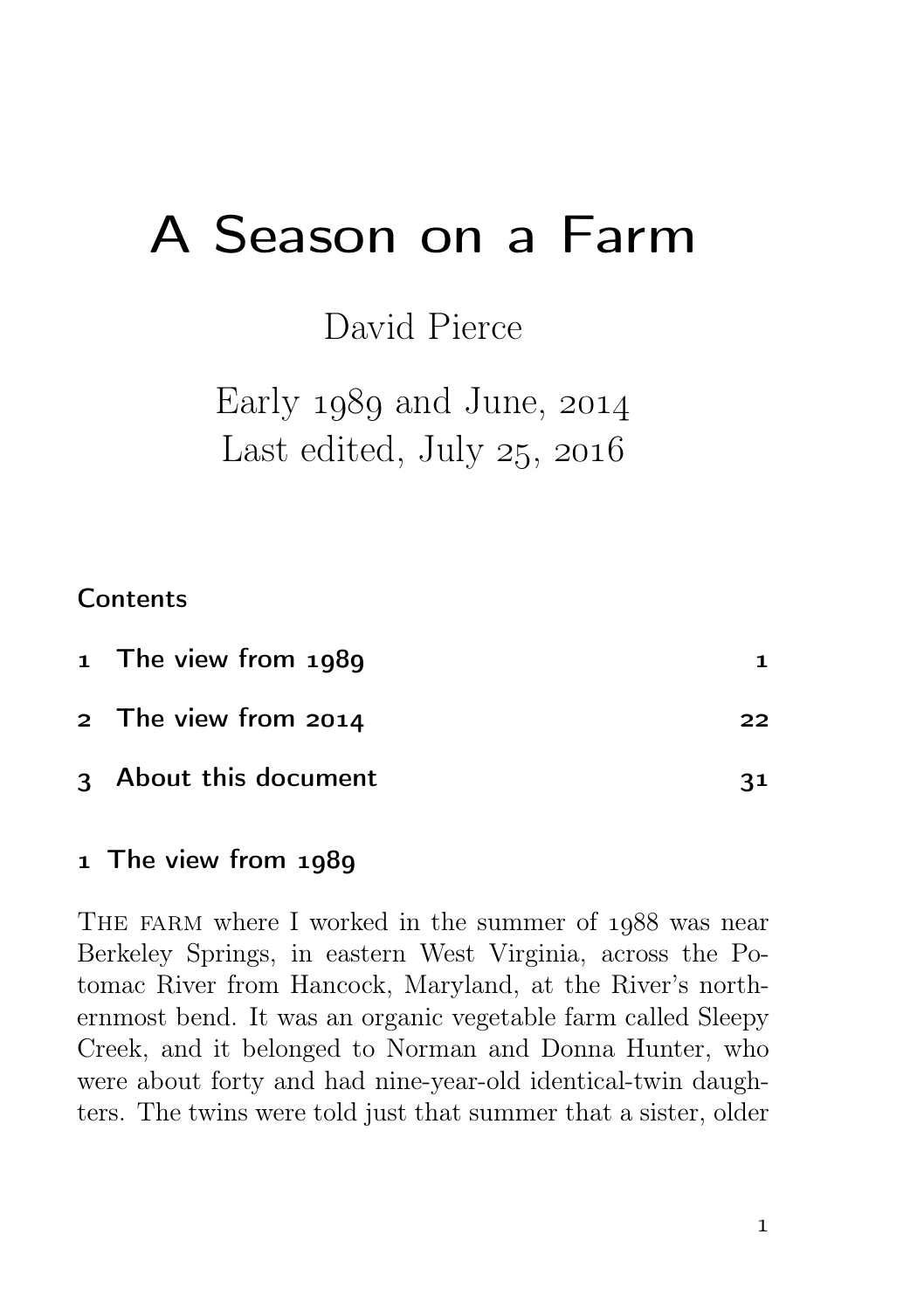by some years, had died as an infant.<sup>∗</sup> Donna once told my comrade Hal that she and Norman had married too young. She told my comrade Elise that she and Norman stayed married only for the sake of the girls. Norman and Donna had grown up, not in the country, but in small cities in Pennsylvania. Norman had dropped out of college, but Donna was qualified to teach in West Virginia public schools. She had, however, given up teaching and was working instead on the farm, sometimes like one of Norman's employees, sometimes as a boss herself, although then her orders would often conflict with Norman's.

I visited the farm one day in the middle of May and met the three people who were already working there. Elise and Gerry had been out of college for a few years and had come to the farm seeking relief from office-work. They had lived together in Washington and were sharing a shack on the farm. The third worker was from Rosedale, West Virginia, a place he mentioned as if everybody knew where it was.† He told me his name was Ward, "you know, as in maternity ward or mental ward." When I sat with him in the yard, he heard one of the twins nearby complain that she was "stuck." He responded by singing the jingle from a Band-Aids commercial: "I am stuck on Band-Aids, 'cause Band-Aids stuck on me." He told me he

<sup>\*</sup>Footnotes in this section were added in  $2014$  or later. See §3, page 31. Norman's or Donna's parents had sent Donna and Norman on a trip to Lourdes, hoping for miracle cure for their first child; but it did not work.

<sup>†</sup> If you needed geographical help, he would tell you that Rosedale was near Sutton and Gassaway. According to Wikipedia, each of the latter two is a town of fewer than a thousand residents, while Rosedale is an unincorporated community whose population dropped after the natural gas boom ended in the 1970s. The places are in Braxton County, which is named for a signer of the Declaration of Independence.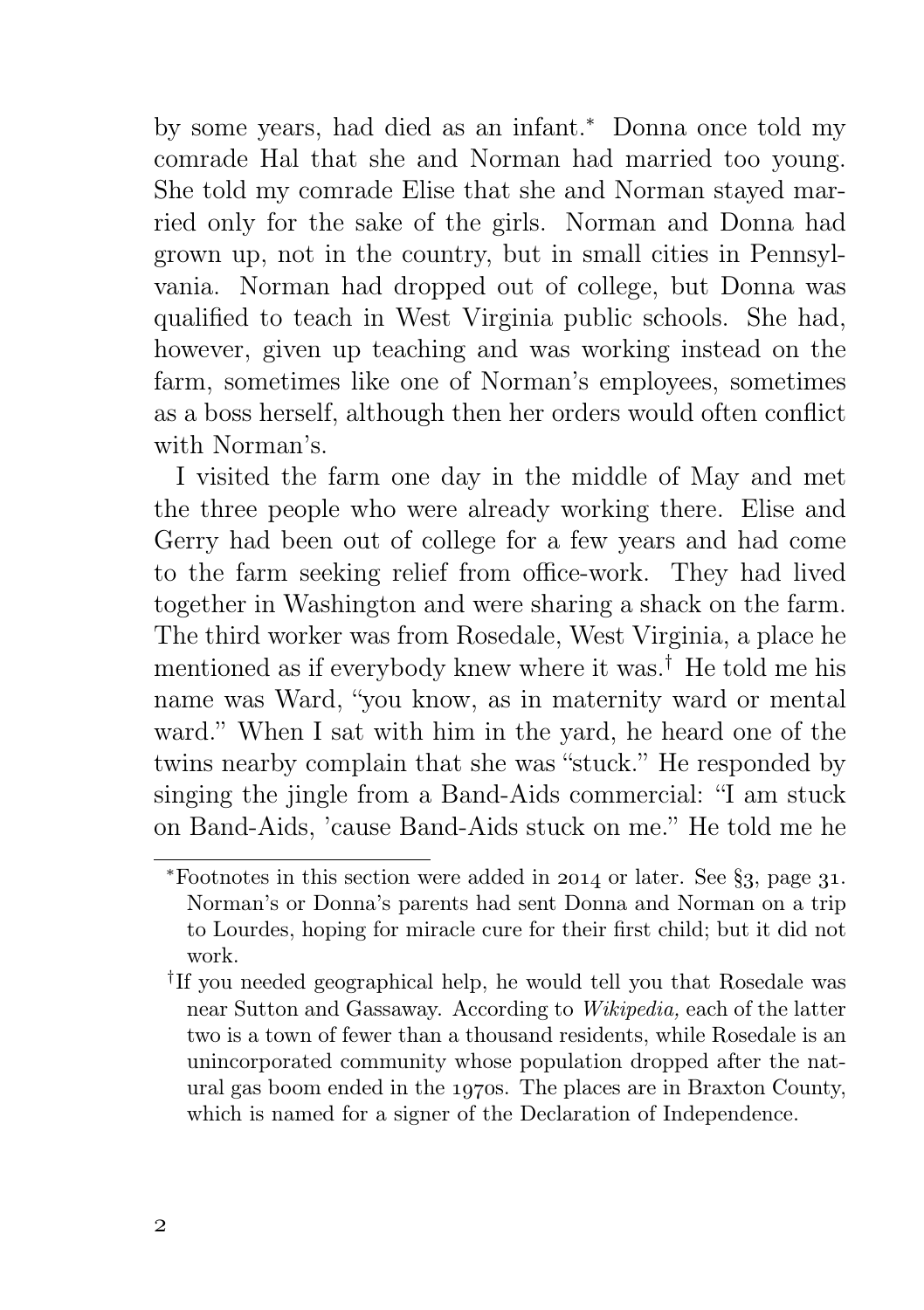had a warped sense of humor.

Gerry invited me to stay and have dinner, it being his turn to cook. Over dinner, I talked with him and Elise about art in Washington; but I did not know what I could talk to Ward about. I might have asked him about his life, which, I learned later, had been spent in several places besides Rosedale. He had lived on a tobacco farm, spent some time in college, been in military service, and driven a taxi in Miami, and yet he was younger than I.<sup>∗</sup>

Later in the summer, Gerry reminded me of an incident that had happened on the day of my visit. The four of us had just met, and I said, in response to a question from Elise, that I was thinking about studying mathematics in graduate school. Ward said that he studied math on his own, so I asked him what in particular he worked at. Gerry told me that my look of disappointment was pronounced when Ward said "college algebra." I had hoped my look was not so obvious. I did not like to appear disdainful of any mathematical interest, no matter how rudimentary. But math was for Ward a way to pass the time, like playing solitaire. He spent hours that summer making a certain table of numbers that he calculated by tedious long-hand multiplication.†

<sup>\*</sup>I was 23.

<sup>&</sup>lt;sup>†</sup>I think there is no avoiding the conclusion that, if I was indeed disdainful of Ward, it was for not being very bright. Any amateur—lover—of mathematics is still doing it to pass the time. As I recall, Ward was calculating Gödel numbers. This was a pointless activity. The usefulness of Gödel numbers is entirely theoretical. Gödel's Incompleteness Theorem can be understood as follows. Every number-theoretic formula  $\varphi(x)$  has a Gödel number, which can be symbolized by  $\lceil \varphi(x) \rceil$ . There is a formula  $\theta(x, y)$  such that, for all formulas  $\varphi(x)$ , for all numbers n, the sentence  $\theta(\ulcorner\varphi(x)\urcorner, n)$  is true if and only if the sentence  $\varphi(n)$  has a formal proof (in some predetermined axiomatic system).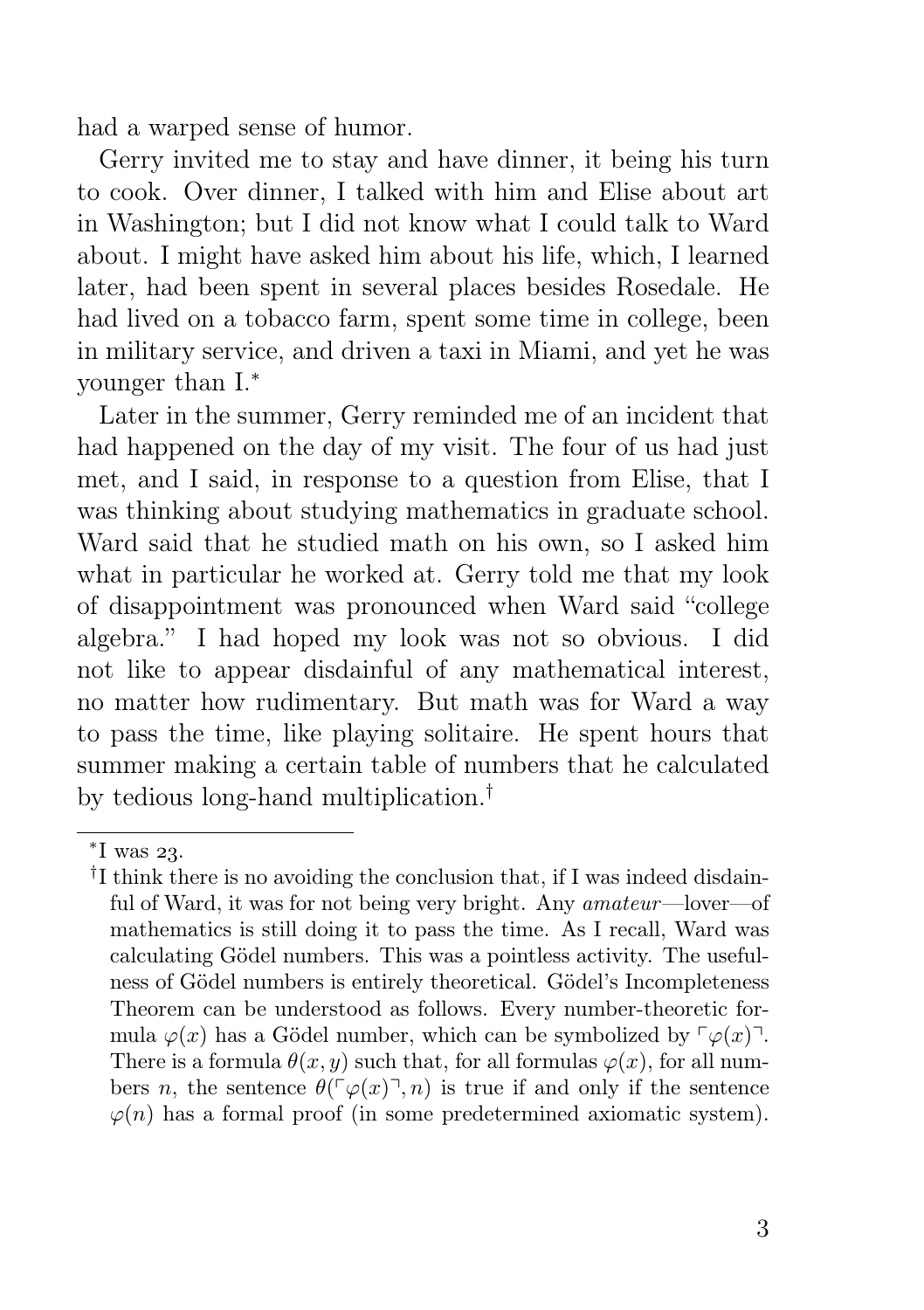When I arrived for my first visit to the farm, Norman was out mowing hay. When he was through, and I introduced myself to him, he shook my hand, but he did not smile or look me in the eye.<sup>∗</sup> I decided to work on the farm because I liked Gerry and Elise.

When I arrived to work at the end of May, Norman said, "I thought you weren't coming until tomorrow." I was the fifth worker: a fourth had already been there for a few days. Karen had just finished two years of college and was going to spend her junior year in Germany. Two days later, my new roommate arrived. Hal and I shared the corn crib, a standard farm structure converted to a bunkhouse. Pieces of cardboard boxes were stapled up to cover the chinks in the walls. Hal arrived with head nearly shaven and a set of weights and barbells, also some publications of the Adult Great Books Program. I learned later that he had been the singer for a DC punk band called Body Count.†

The workers' kitchen was on the back porch of Norman's house, and it contained the one sink for our use. For our other needs, we had an outhouse over near the barn. The porch was long and narrow, its outer walls mostly window. Our shower was outside, in full view, the head hanging on one of the mullions of the porch. The shower did have hot water. Karen had been surprised to learn its location when she arrived to

Let  $\psi(x)$  be the negation  $\neg \theta(x, x)$ . Then the sentence  $\psi(\neg \psi(x) \neg)$  is true, but has no formal proof. This is the point. Writing down the actual number  $\lceil \psi(x) \rceil$  would be impractical. Apparently Ward did not understand this, or did not care.

<sup>∗</sup>These days I am suspicious of men who shake my hand without looking at me. Apparently this suspicion goes back some years!

<sup>&</sup>lt;sup>†</sup>I find one song of theirs on Youtube, but I am not sure that I recognize Hal in the accompanying still photos.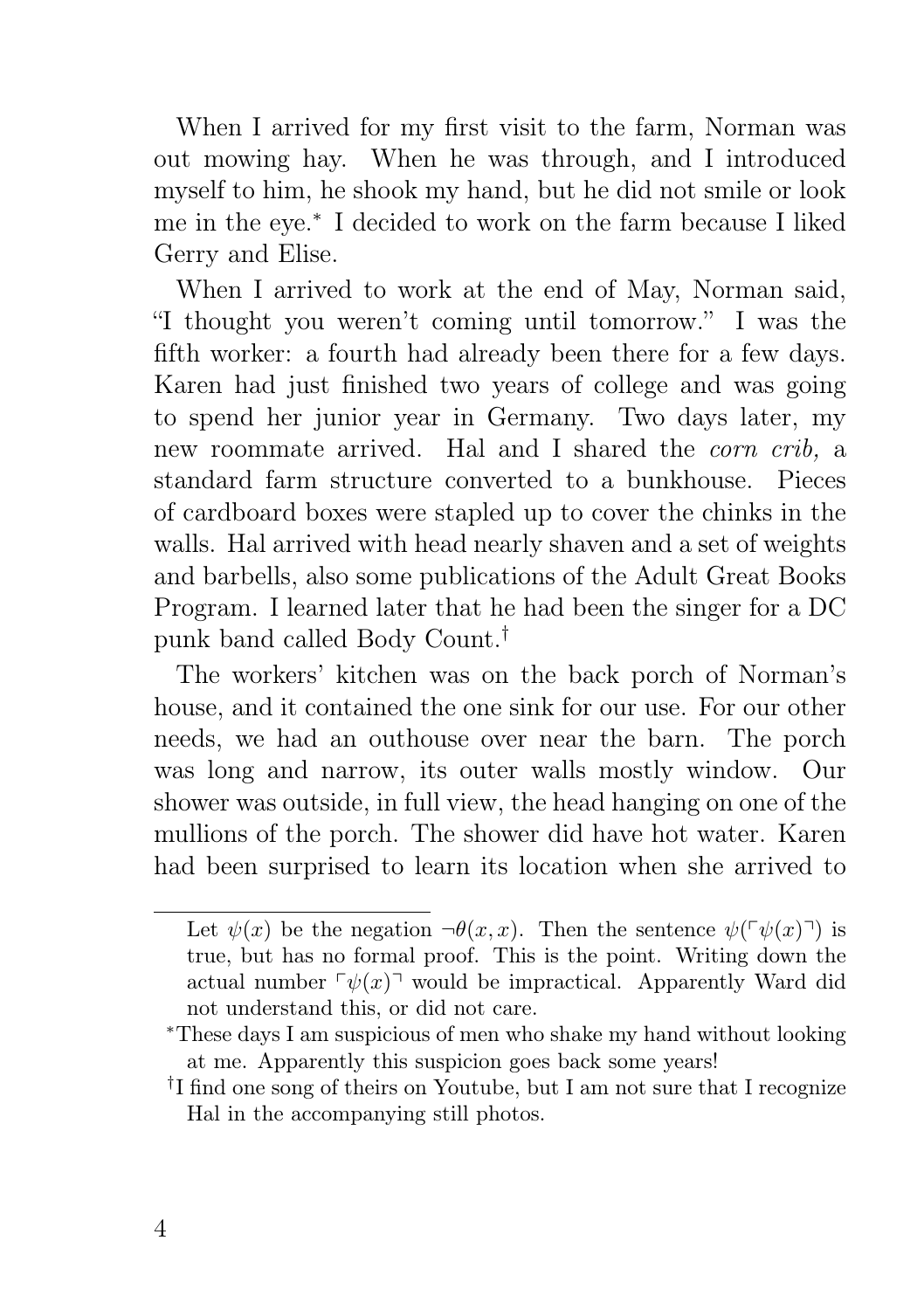work: when she had visited, and Norman gestured towards the shower, she thought he meant it was in a shed that happened to be in the same general direction.

Since we ate our meals on the porch, we heard what went on within the house. Norman and Donna occasionally yelled at one another or at the girls. Norman would belch for the world to hear. When fall came, and the girls had to go to school, getting them ready in the morning was particularly stressful for the family, and having to overhear the family became increasingly tiresome. I wonder how much they heard of us, for often what we talked about was them.

Early in the summer, deer were eating our crops at night, so I was assigned the task of chaining up the dog in the garden to scare them away. However, on some nights, Ward went to sleep in the garden instead. He took a rifle that Norman had borrowed, and he would tell Hal that there would be deersteaks for breakfast. Ward and Hal were the only meat-eaters among us six. Ward never bagged a deer, and he must have been feeling embarrassed, since he used to talk of his hunting prowess. He said he needed his own rifle, and one Saturday at the beginning of July, he hitch-hiked to Rosedale to fetch it.

He never came back. Now, I had been annoyed by some of Ward's habits, and I had rarely had anything to say to Ward, but I felt glad to have come to the farm and known this person, the likes of whom I could have met nowhere else. He and I had got along amicably enough. Therefore I was surprised to learn how much animosity the rest of my comrades felt towards him. After his departure, he became the chief topic of conversation, mainly as an object of ridicule.<sup>∗</sup>

<sup>∗</sup>Some weeks later, Ward was in Hancock, and Hal and I took him the things he had left at the farm. Something that I had learned from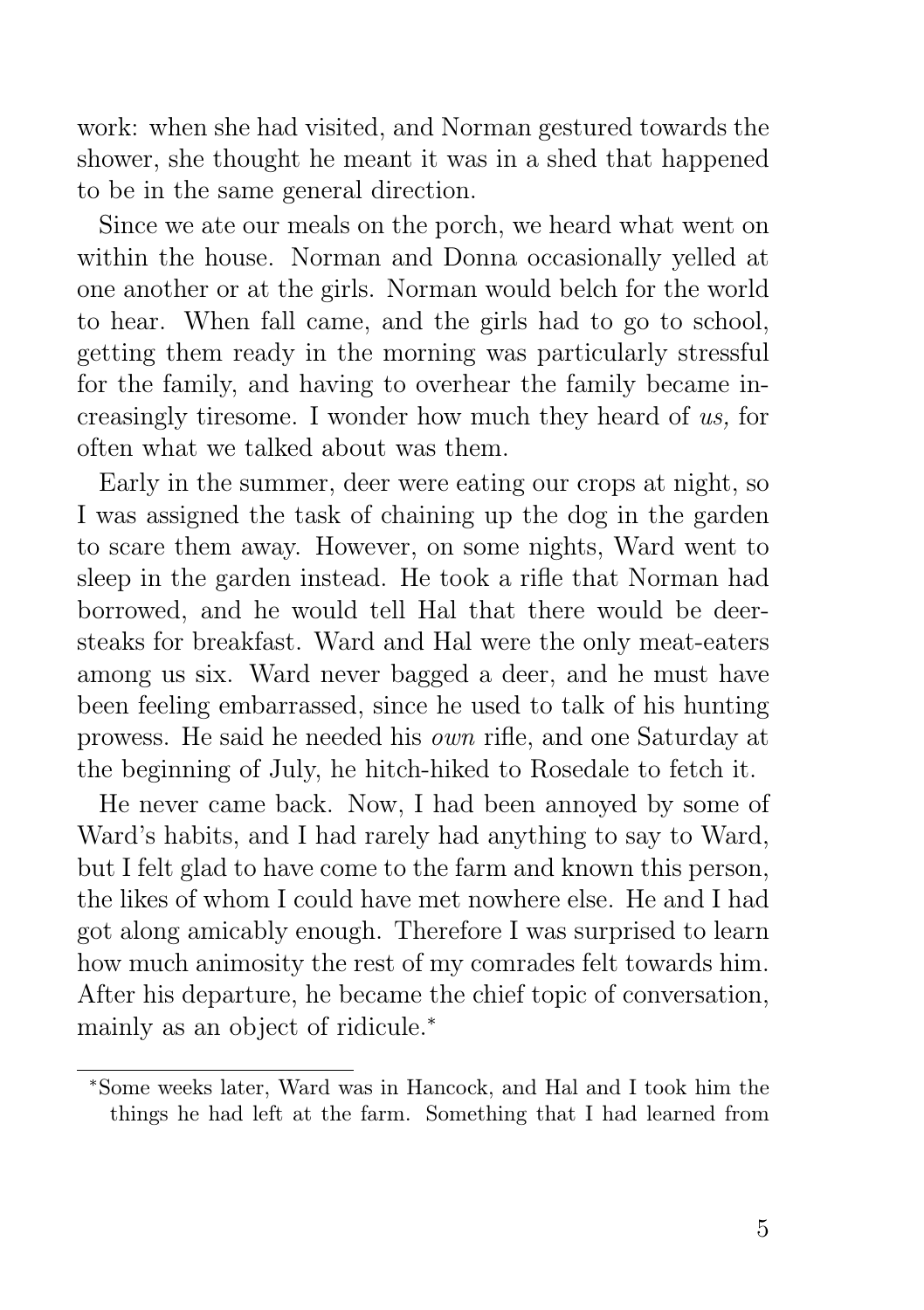Hal soon moved out of the corn crib into Ward's old room. He first asked whether I wanted to move there, but I preferred just to have the drafty crib to myself. Ward's room was in the apartment, a collection of rooms, elevated by telephone-poles, above the concrete slab where we washed and packed vegetables. In time, the apartment would house the new workers' kitchen. Being insulated, but not well ventilated, it was not a good place to be during the heat of summer. However, Karen had another room up there.

Hal said that he would never forget Ward. Nonetheless, he told Norman that we were glad Ward was gone.

Norman said, "Well, I'm not. He kept you city-slickers in line, and he was the only one of you who knew that farming is a life-style, not just a job."

Norman was alluding to such things as Ward's willingness to do some work on Sunday, nominally a day off. Ward would work on a Sunday because he did not know what else to do with himself (besides the arithmetic for his table of numbers). As Karen observed, farming was very much just a job for Ward, who had come all the way from Rosedale simply because no employment was to be found there.

Norman used to have many criticisms of us city-slickers, though he had once been one himself. He ridiculed our habit of reading newspapers and magazines, saying, "If people cared more about their neighbors than about what's happening in Biafra,<sup>∗</sup> the world would be better off."

Exactly what it consisted of, this caring about one's neighbors, Norman did not say; nor do I think he showed it by

Ward about communication is on page 27.

<sup>∗</sup>The war and famine in Biafra, which had seceded from Nigeria, had happened in the late 1960s, when Norman would have been in his early 20s.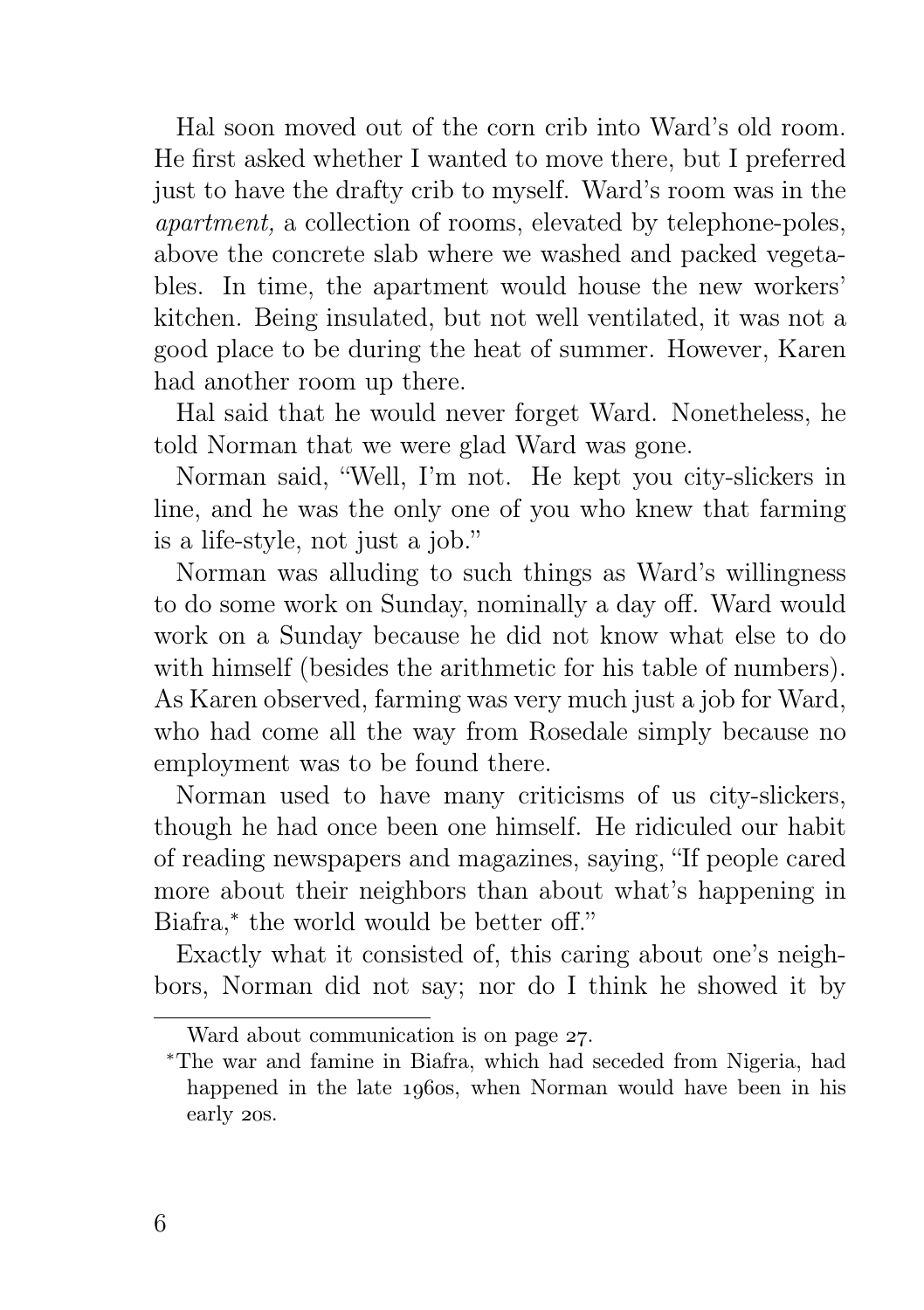example. Maybe in his case it was just the act of being an organic farmer, not using synthetic chemicals. Norman and Donna did not feel at home among their neighbors. Several times I heard Norman rant about neighbors who hung their laundry in the front yard, where all passers-by could see it. Having taught at the local junior high school, Donna knew the sorts of people that attended it, and she knew she did not want her own daughters to go to school among them. Norman felt likewise.

Norman wondered why we workers ate dried beans when there were fresh green beans growing in the garden. He spoke as if it were our duty to use farm-produce whenever we possibly could, and indeed I tried to take this duty to heart. I was amused to learn later that Norman never ate winter squash, which was our biggest crop.

According to Norman, vegetarianism was for city people who were ignorant of the importance of animals to the farm economy. He was referring to the usefulness of their manure. Norman raised rabbits to slaughter and sell,<sup>∗</sup> chickens to slaughter and eat himself, and hens to lay eggs. What we cleaned from the animal pens would indeed go to the compost pile.†

Norman was fearful of saying something nice, though occasionally he tried to say it. When we workers did something poorly in his eyes, which was often, we heard about it; but if we had worked well, we might perhaps get a barely audible, brief mumble of approval.

Once Norman and I were sitting on the porch, and I was eating some pancakes that I had made. By way of making

<sup>∗</sup>He sold them to Restaurant Nora, near Dupont Circle in Washington.

<sup>†</sup>Our gang of workers that year drank a lot of milk, which was apparently unusual, and Donna did not like to buy milk for us. She and Norman considered buying a goat to supply our needs.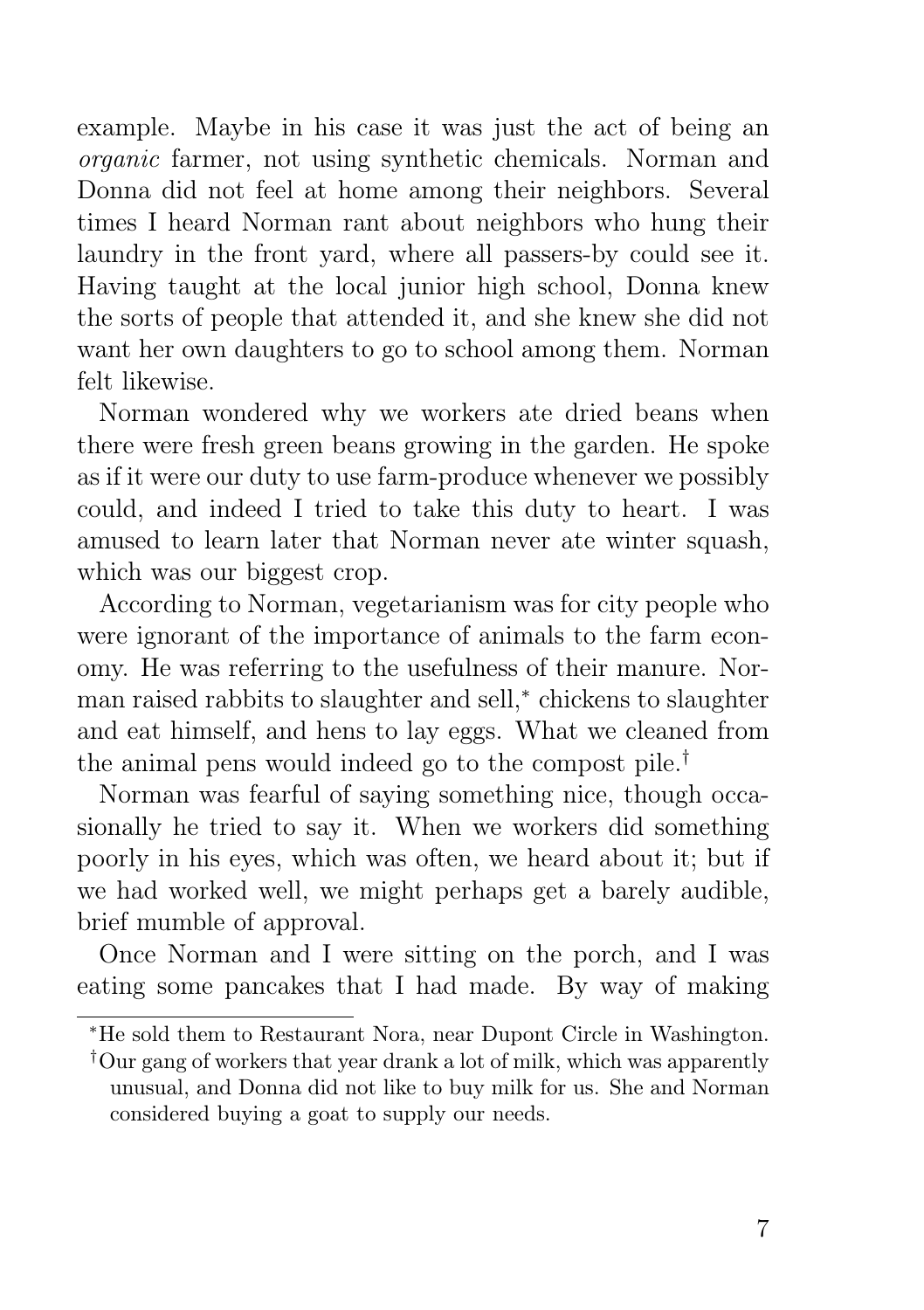conversation, Norman noted that I made a lot of pancakes. Then he said, "I hate pancakes."

One day after work, I was changing the oil in my Volkswagen bug<sup>∗</sup> when Norman came to talk to me. He told me that I had been slow in performing a certain task that day, and he suggested ways to be more efficient. He spoke carefully, as if he were worried of being hard on me. Then he looked at the car and said, "I hate Volkswagens."

Life with Norman would have been easier if making a living by farming were not so hard. The farm made its money mainly by selling produce at sidewalk stands in Washington, and we had to leave the farm as early as 2:20 a.m. to set them up. The one Wednesday stand required Norman and one worker. The two Saturday stands required Norman and Donna and three workers, and the twins would go along too.<sup>†</sup> We would first visit wholesale markets in the city. If we had grown more produce than we could sell retail, we would leave the excess for wholesale. Otherwise, we would just buy additional produce that we could sell at our stands. Then we would go to set up these stands.

We were ready to leave the city by six in the evening. The trip back to the farm took two hours, and then we had to put unsold perishables into a walk-in cooler. So a market day was long. Still, it was good to see where the money was coming from, to be back in the city and to see lots of people. The day was such a stimulus that one could have trouble feeling sleepy that night. This was a problem, since one really did need rest.

We hauled most of our produce in one large truck—a truck

<sup>∗</sup> It was my mother's car, which for some reason I had at the farm for a couple of weeks.

<sup>†</sup>The Wednesday stand was at Georgetown University; the Saturday stands, in Glover Park and Adams-Morgan.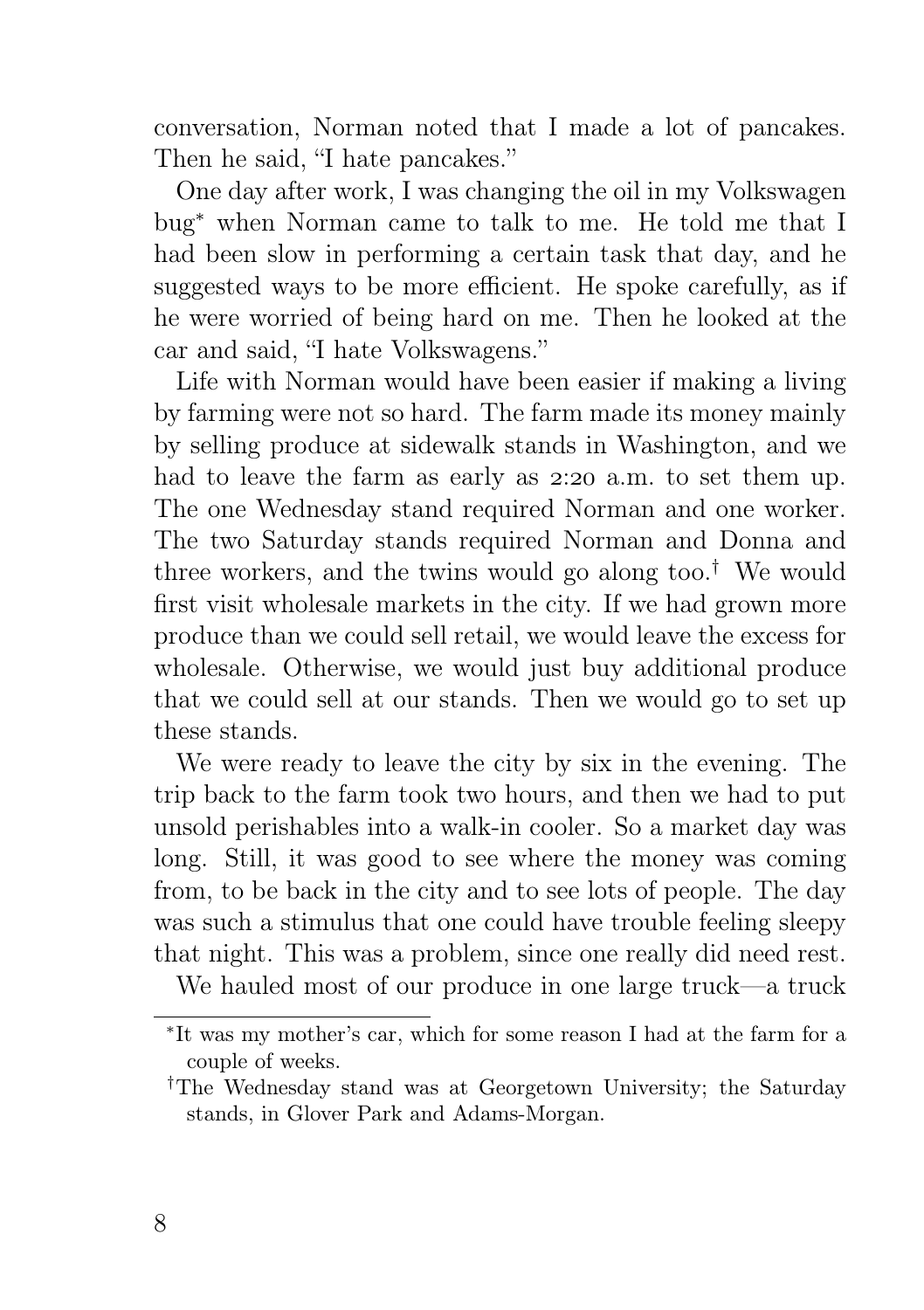with a sliding door in back. If we needed more room, we used a pick-up truck as well. On the way to Washington in the early morning darkness, Norman would usually have one of us workers drive the big truck, while he slept in the passenger seat. On the way back home, Norman drove, but whoever was sitting next to him had to listen to him. He was not a conversationalist. He had no interest in hearing what his passenger had to say: he never asked a question. However, he frequently turned his head to glance at his listener as he talked, and so one felt obliged to give him an occasional acknowledgement.

The summer was hot and dry. The driness was not a tremendous problem, since we had irrigation-pipes and a creek to draw water from. We did spend a lot of time moving those pipes around. The heat was a good thing in one sense: it was harder on Norman and Donna than on us young people. When our overseers felt too hot to work, they would often let us stop too.

On hot afternoons, Norman would drive with his daughters down to the fields, and he would ask us whether we wanted to take a break. The proper answer was, "Yes." We would climb in the pick-up truck and ride over to the swimming-hole, a wide and deep section of our creek. We would strip and dive in, not bothering with bathing-suits. Once or twice I picked up a leech on my foot. Ward used to stand in one place in the water, head bowed, watching for fish. The twins would play with inner tubes. Norman would bathe for a while, then return to the shore to lie in the shade. The rest of us would swim to the sunny rocks on the far shore, though it was hard to find a seat among their sharp edges.

Sometimes on those hot afternoons, we should have preferred to return to the house without a swim, but this was generally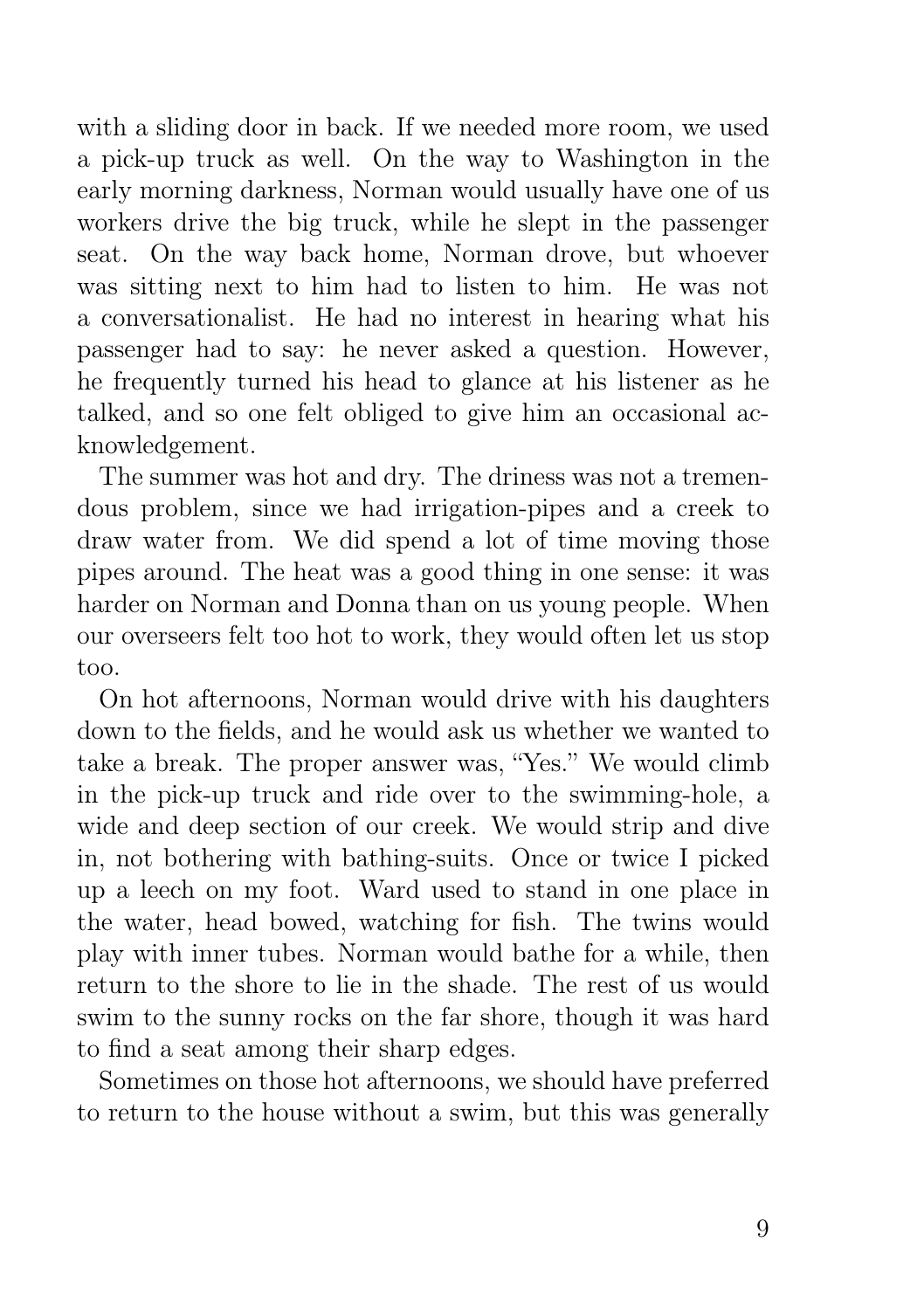not an option. When Norman offered us a break, a swim was what he meant. If we did not want to swim, we must not be too hot to work—though as Hal once said, maybe Norman just liked to see us naked and to have us see him thus.

Early in the summer, it was common to take an afternoon break. There was not much picking to do, but mostly weeding, and it was easy for Norman to figure that the weeds could wait. In the second half of July though, more and more crops matured. We began picking on Sundays. Norman had told us in the beginning that we might have to pick on an occasional Sunday; but now it was clear that every Sunday was going to be an occasion. Gerry rebelled. He told me on a Saturday evening that he and Elise were going to spend the next day in Washington, and I would be welcome to come along. When I mentioned the picking, Gerry said he was intentionally ignoring Norman's excessive demands. As it happened, Karen and Hal had already left the farm for the rest of the weekend, so I would be the only one there on Sunday, if I stayed. Being more dutiful, or foolish, than Gerry, I did stay.

When I saw Norman the next morning, I told him that everyone else had left. He handed me a list and said "Well, here's what you have to pick." But then he started complaining to me about his irresponsible workers. I argued the workers' position as I could.

What I remember most about the conversation is Norman's saying about my comrades, "They don't care about me, they don't care about my family." It was a childish complaint. Though it may have been valid, we might have spoken likewise of him. He complained that nobody had thanked him for any raises in pay he had given, although I had thought it was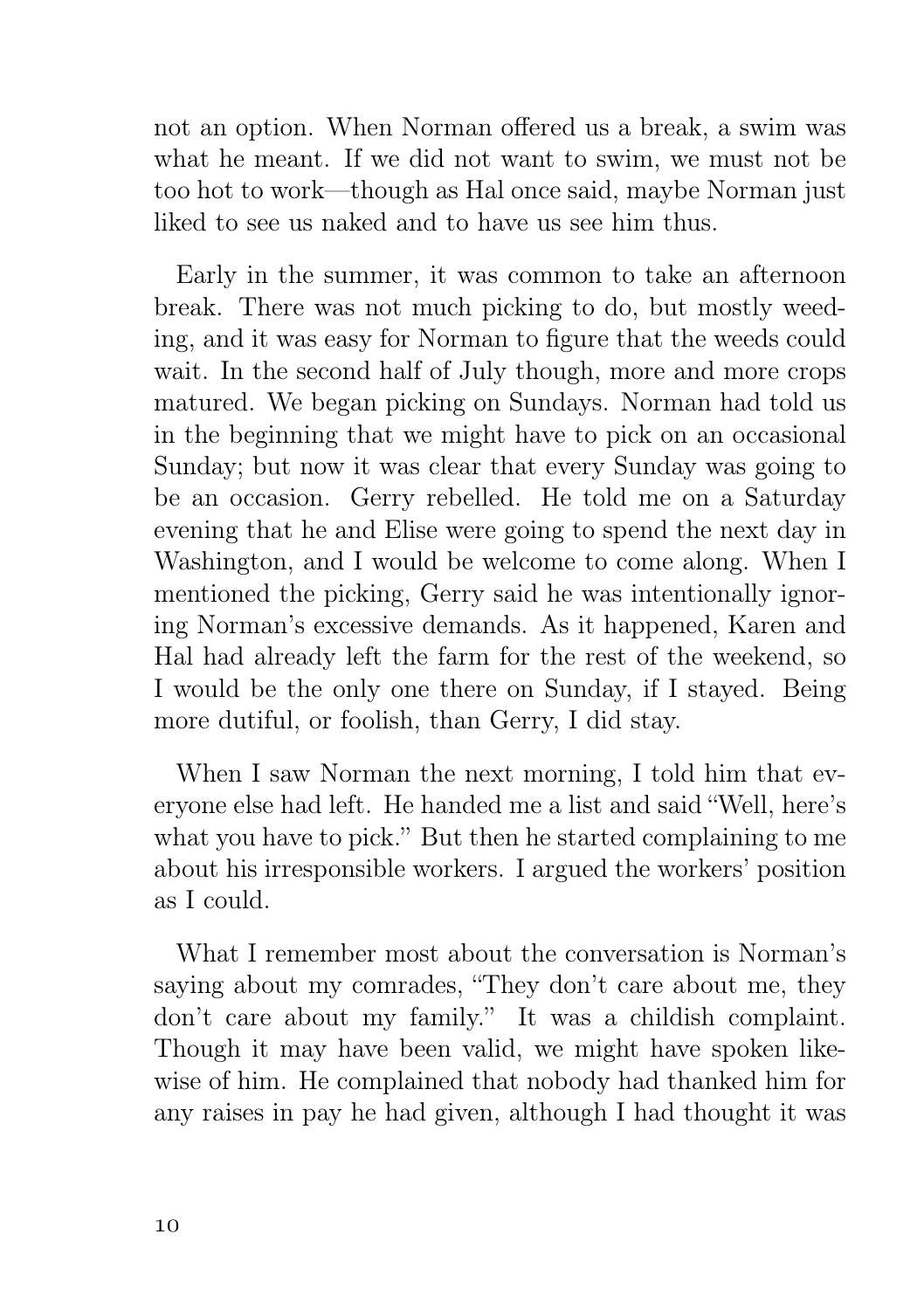understood that salaries would go up every month.<sup>∗</sup> I recalled a Saturday morning when Donna was sick, so that Elise had to be awakened—robbed of four hours' sleep—to go and take Donna's place at market. I mentioned to Norman that Elise had never been thanked for taking Donna's place. Norman did not think she needed to be thanked, since she was just doing her duty.

After our talk, Norman and I did some of the picking together, but left the rest for the others to do. That evening, Norman put a note on our kitchen table saying that we would start work an hour earlier on Monday. I considered assuming that the note did not apply to me; but then I started work with everyone else anyway.

Gerry induced Norman to declare that we would work on no Sundays after the first week of September. We workers arranged a schedule for the Sundays until then, according to which two of us would do a Sunday's picking, leaving the rest with a full day off. The first Sunday of our schedule was a day off for me. I had been to market the previous day, where I was met by an old friend, Nicolas, who drove me back to the farm and then stayed for the night. The next day, we went for a swim, planning to drive off afterwards for a tour of the countryside. As we walked back from the swimming-hole, Norman met us and called me aside.

Gerry and Hal were scheduled to pick. Gerry was already picking, but Hal was not on the farm; he and Karen had driven off on Saturday without telling anybody of their plans. Norman said that we could schedule the picking any way we wanted, but as far as he was concerned, each of us was re-

<sup>\*</sup>Salaries were nominal, around \$300 a month, though we had no expenses, unless we wanted health insurance—which I did have.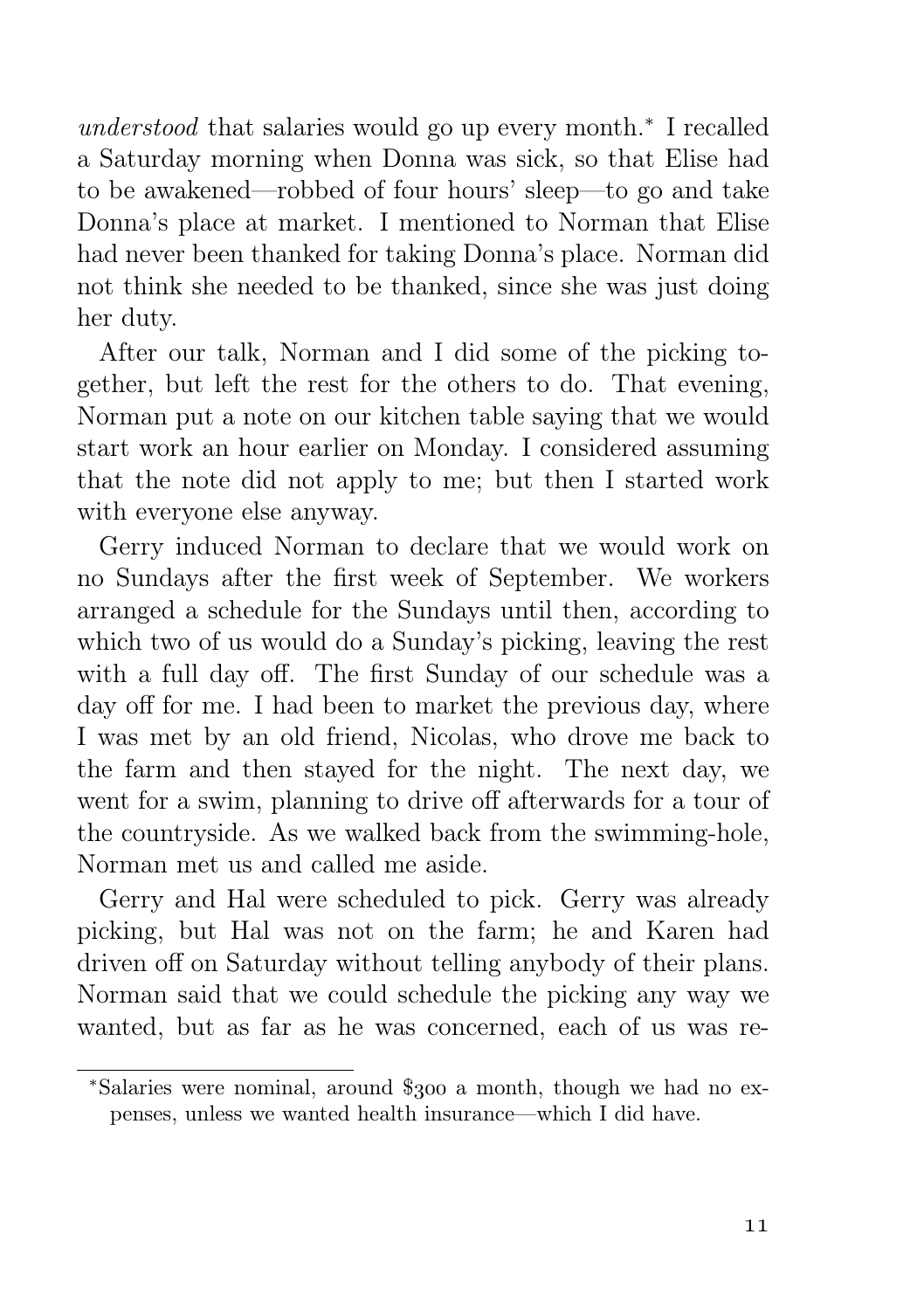sponsible for every Sunday's picking, so if the picking did not get done that day, he would yell at me as much as at Hal. Norman shook as he said this, as if it were all he could do to keep himself from having a fit. Nick wanted us to leave without doing any work, but I decided that I ought to help Gerry. Nick then decided to help too. However, Gerry would not hear of our helping him. He said that he would do all the picking himself, to avoid ever feeling obliged to work on his *own* day off. So Nick and I drove away. We passed Hal and Karen as they drove towards the farm.

A prospective employee was visiting the farm that day, and for some reason she decided to come back and work with us. Norman said that he thought she had a good understanding of what farm-life would require of her. She lasted two days.

Lisa arrived on a Wednesday afternoon, while we were still at work. She went for a swim. The next day was especially long. Near the end came haying, a strenuous task. I suppose there are several ways to deal with hay, once it is cut and dried in the field, but Norman's way was to drive a tractor, which towed a baler, which in turn towed a wagon. The baler raked up the hay and tied it into rectangular parallelepipeds.<sup>∗</sup> These bales were fed onto the wagon, where two of us workers would stack them. A full wagon was taken back to the barn, where we stacked its contents in a loft.

<sup>∗</sup> In the word "parallelepiped," the stress should fall on the antepenult. The word used to be spelled "parallelepipedon," which was a direct transliteration of the Greek  $\pi \alpha \rho \alpha \lambda \lambda \eta \lambda \epsilon \pi \eta \epsilon \delta \omega$ . This is compounded of παράλληλ- "parallel" and ἐπίπεδον "plane surface." The latter Greek word is in turn compounded of  $\epsilon \pi i$  "on" and  $\pi \epsilon \delta o \nu$  "ground." Thus, unlike the vowel O in "parallelogram," the second E in "paral $lelepiped(on)$ " is not just a linking vowel. There is no mathematical object called a "piped."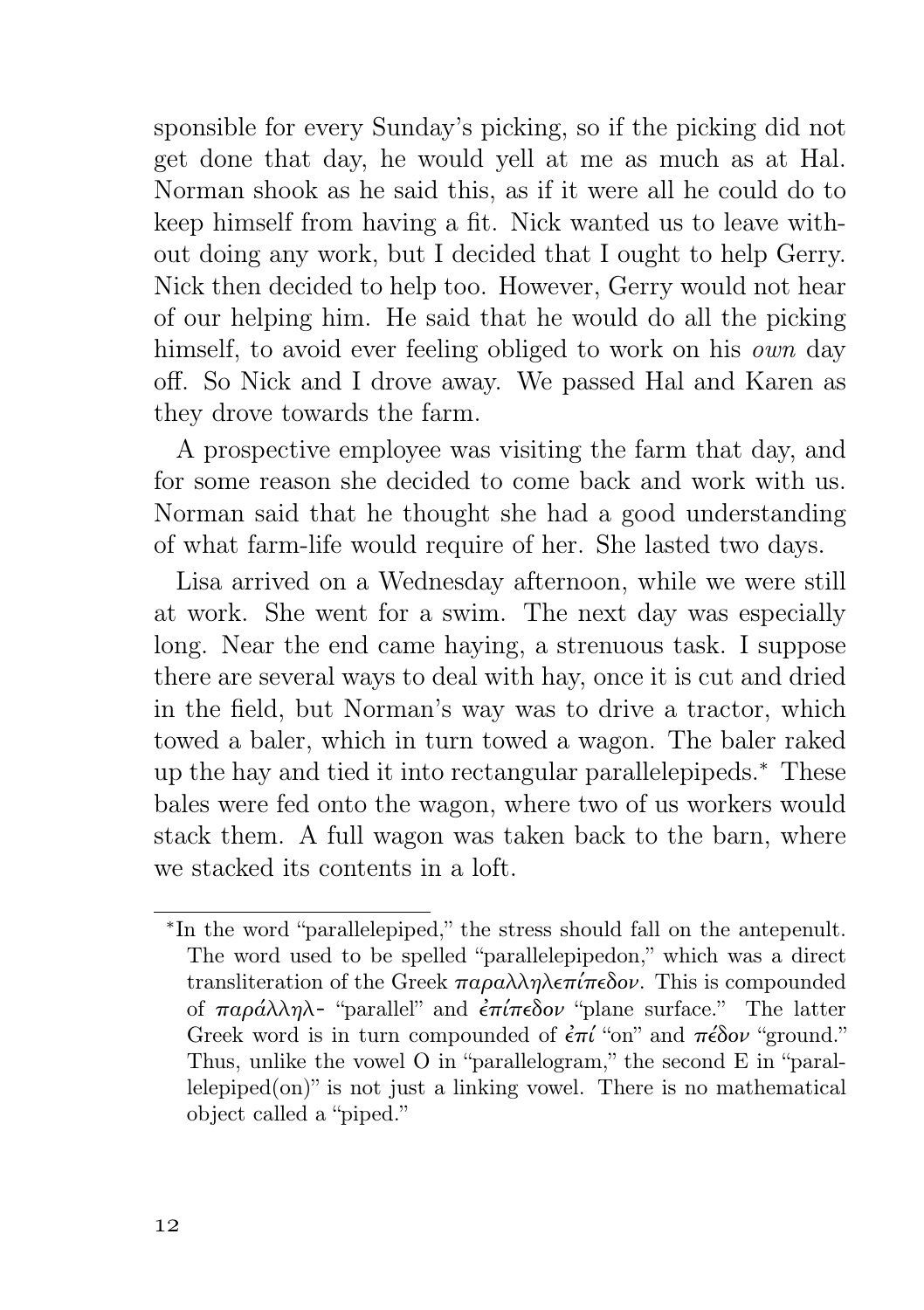I don't think Lisa rode on the wagon that day, but she did unload it and set the bales on the elevator into the loft. Her ungloved hands became blistered from handling the twine that bound the bales. Next morning, she picked cucumbers with Gerry and complained about her sore hands. Gerry urged her to go back to the house and ask Donna for something to put on them. Finally, Lisa did go, but according to Donna, she just packed her things onto her motorcycle and rode off, saying that we were all a bunch of nuts.

Upon her arrival, when asked how long she would stay, Lisa had said, "If I like it, the rest of my life." After her departure, we speculated: had she come one day later, she might have missed one of the hardest days of the year, and so might have stayed longer, getting strengthened by months of work for the hardest days of the next year.

No doubt Lisa should have worn gloves when throwing hay around. Perhaps somebody had recommended them. Conceivably I had, though not strongly, since I never used them myself, and so I assumed that anybody could do without them.  $My$  first day at the farm was also a long one, and it also ended with the baling of hay. Gerry and I filled two wagons with bales that day. Furthermore, the elevator was broken, so we all had to get the bales into the loft by hand. I just lived with the blisters I got. My hands toughened in time.

Hal's plan to leave the farm on the last Friday in August was the cause of some bitterness. For his departure would leave only four workers at the farm, three of whom would have to go to market on the next day. Elise's and Gerry's parents were coming to visit, from New Jersey and Tennessee respectively, and naturally both children wanted to stay at the farm on Saturday to greet them. However, they could not convince Hal to stay one more day and go to market in their stead.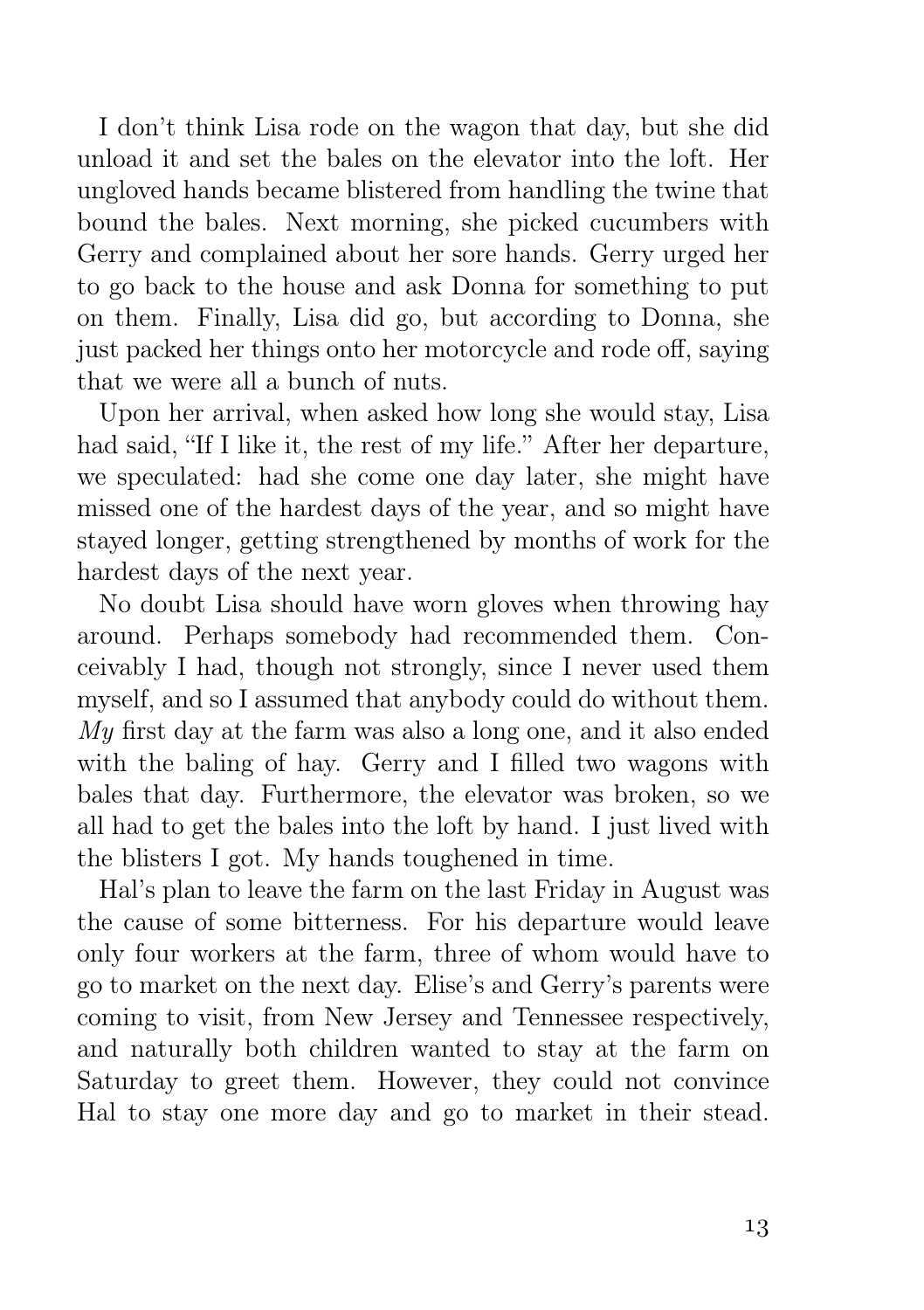Fortunately, Elise's friend Andy had been visiting that week, and he was able to go to market.

On Saturdays at that time of year, the Hunter family and one worker took the big truck to Washington, while two other workers followed in the pick-up truck. On the way back, the Hunters took one vehicle and the workers another. Each group was free, either to go out to dinner or to go straight back to the farm. On this particular Saturday, Andy was going to stay in Washington after the market. Elise and Gerry had plans to meet their parents for dinner in Berkeley Springs. They asked me to make sure that Karen and I came straight back to the farm, so that it would not be left unattended. Norman did not like workers to leave the farm before he himself got back. "The work-day isn't over until the big truck is unloaded," he would say. But he could hardly complain if at least some workers were still at the farm to do the unloading.

The Hunters took the big truck and went out to dinner after market, but Karen, Andy, and I wanted to go out too. Gerry and Elise had not made of Karen the request that they had made of me. I figured that if we did not take long to have dinner, Karen and I should certainly get back to the farm before the Hunters. I carelessly assumed that Gerry and Elise would leave the farm for their dinner-engagement, whether we were back or not. So the three of us went to an Italian restaurant in Adams-Morgan, and then Karen and I said goodby to Andy and drove back to the farm.

Alas, Elise and Gerry had waited for us, though they were an hour late to meet their parents. They had worried about what might have happened to us. I was ashamed not to have kept my word to them. My consolation was the thought that they ought to have told their wishes to Karen as well as to me. At any rate, the two of us together might have had the sense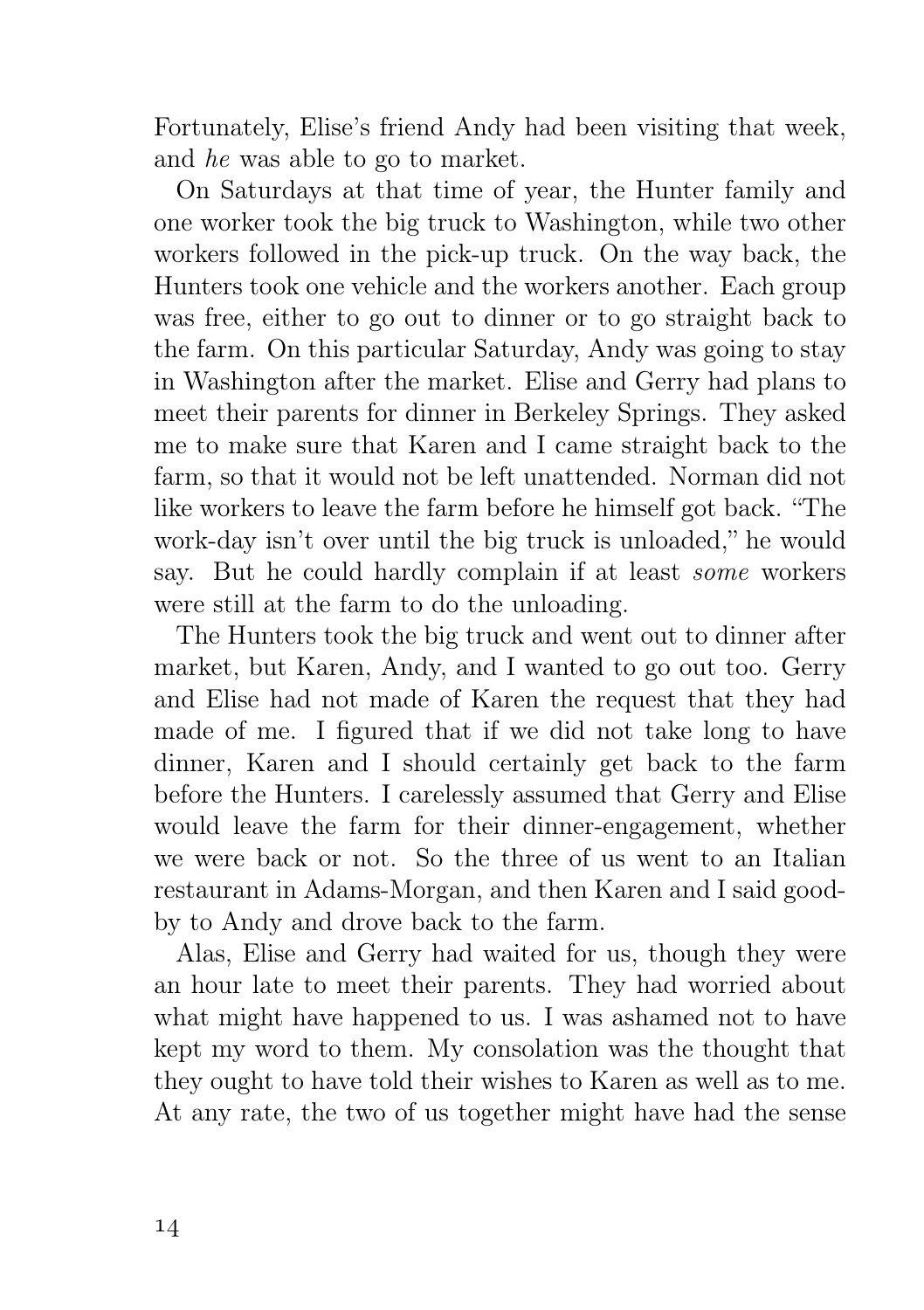to return on time.

Tim, our next new comrade, arrived a week from the next day, on the first Sunday of September. Karen was going to leave in another week. Tim said that he figured farm-work was better than flipping burgers in his hometown of Cumberland, Maryland. Otherwise, he did not talk much, did not ask questions, and had an unsettling look in his eye; but he could work quickly.

It so happened that Tim's first week at the farm was the week of Nathaniel's visit. I was glad for the opportunity of conversation with a friend from St. John's College, but I also put Nat to work along with the rest of us. When I started feeling contrite, and I urged him to go off and enjoy himself for a while, he still stayed to work. He got along well with my comrades. It was Tim's turn to cook dinner on Friday, but Tim had little experience with cooking, especially vegetarian cooking, and so Nat cooked with him. He baked a cake in honor of Karen's last day of work on the farm. On Saturday, he gave her a ride back to her home in Great Falls, Virginia; then he went on to his own home in Annapolis, after stopping to visit our stand in Washington.

A week later, the Hunters drove from that stand to the beach, planning to return to the farm in two days. Norman had told us what to do in his absence. This included some work on Sunday. I said that I thought our Sunday tasks were over. He said he hoped we would give him a break, since there were things that just had to be done, and Sunday was the best day to do them. I failed to point out that if they had to be done, he should forego his vacation and do them. Silly me, I figured he would soon be giving us a vacation. I expected Gerry to put up a fight over the assignment of Sunday work, but he kept quiet.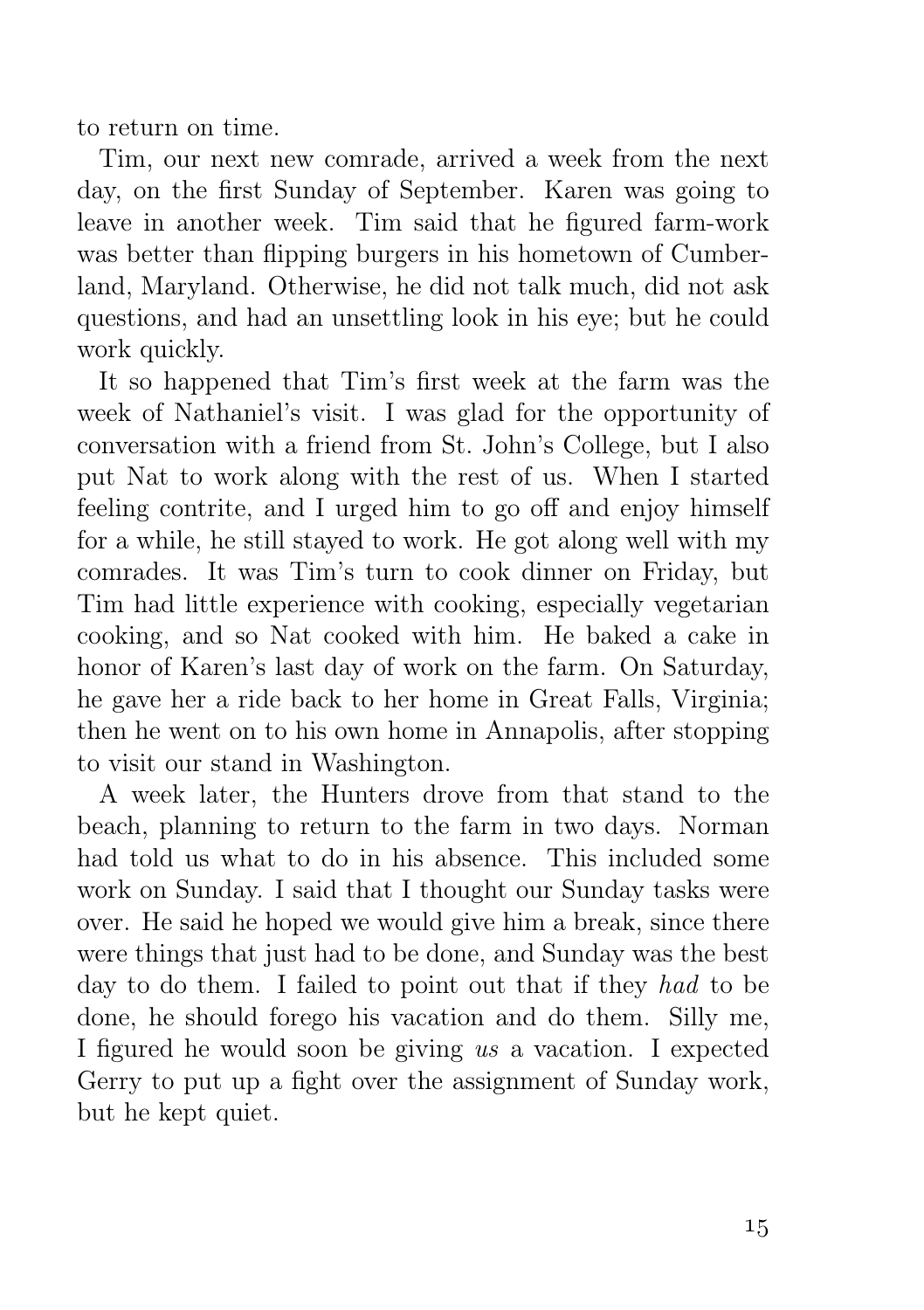On Sunday morning, Gerry told me that he did not want to work. I was prepared to argue that he had implicitly agreed to work; but then he said that he was willing to work that day, only not until later. Elise expressed similar sentiments. The two of them spent the rest of the morning watching Olympic coverage, brought to the Hunters' television by their dishantenna.

I was in my corn crib later when Gerry and Elise came to tell me that they were quitting. They had had enough of Norman's oppression. I then understood the need to sit down when hearing bad news. I tried to argue that there was something to be gained from putting up with Norman. I recalled words from Martin Luther King's great speech, "Unearned suffering is redemptive."<sup>∗</sup> It was an irrelevant reference, but in any case, if I myself had been able to tolerate Norman, it was only because I could see that Elise and Gerry were trying to do the same thing, and having a hard time of it. I knew they would always be sympathetic with my own complaints. Farm-life would be dreadful without them to talk to.

Norman withheld part of his workers' monthly pay, to keep them from leaving early. If they stayed until Thanksgiving or Christmas, they would receive their full pay. However, Gerry had confirmed through an attorney that Norman's practice was in fact illegal, and he and Elise were prepared to sue, if they had to, to get from Norman all of the money that they had earned. They would rather that Norman gave them the money freely, by way of acknowledging what he never had before, that they had been valuable workers.

<sup>∗</sup> I had saved a copy of this speech, as it had been printed in the Wash*ington Post* on August  $28$ , the anniversary of the  $1063$  March on Washington.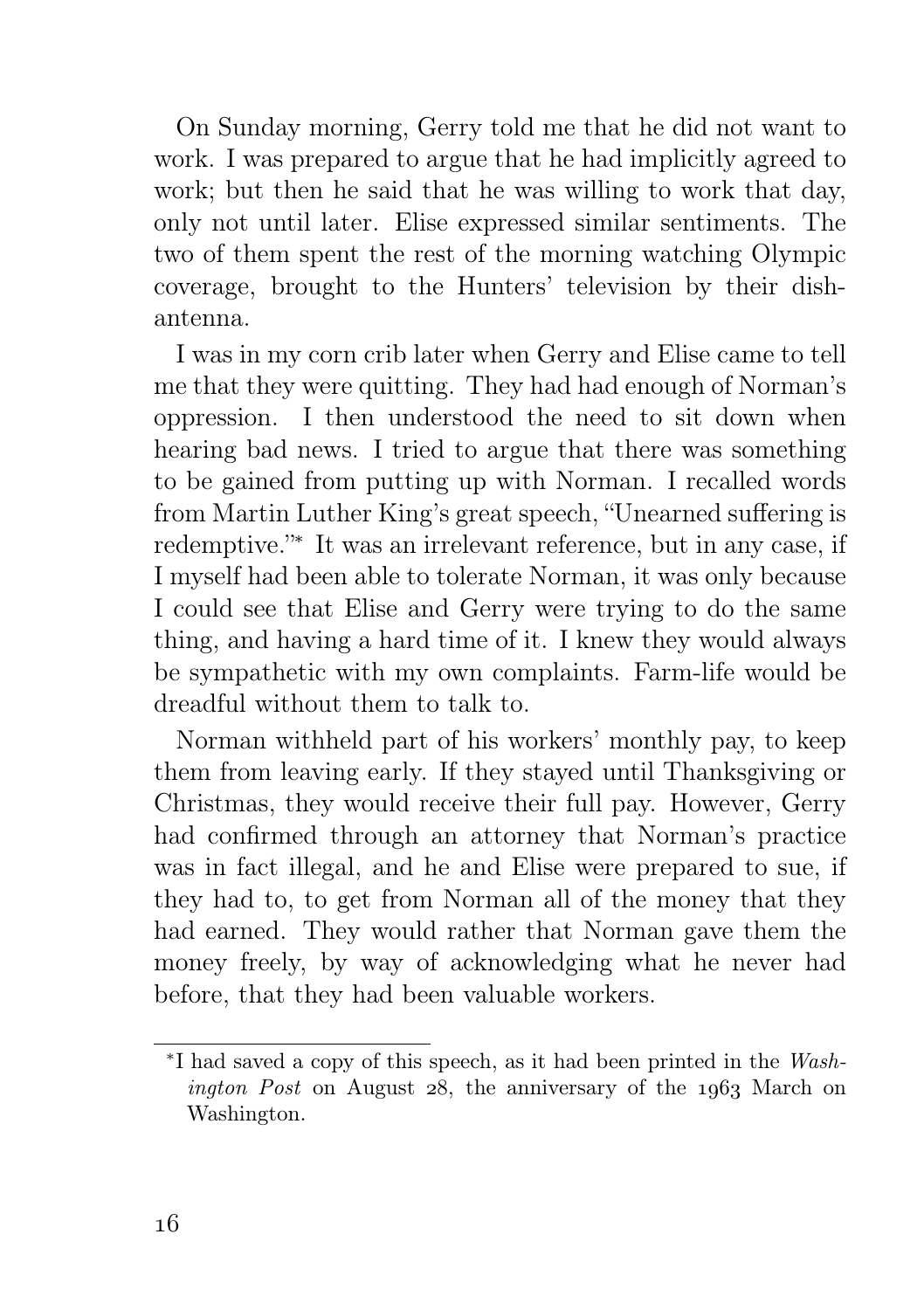Gerry and Elise met with Norman after his return, and he acknowledged his shortcomings as a boss. They agreed to stay on, and I was glad.

A week later, Tim was gone. Before dawn on a Friday morning, I was awakened by the sound of a car driving up to the farm, then voices. I went back to sleep. When I got up, I learned that the car had been Donna's, driven by Tim. Our buildings and vehicles were on a hill, and so Tim had been able to roll the car away and start it out of earshot; but when he returned, he had to drive all the way back. Norman heard the car, came outside, and found Tim at the farm's fuel-tank, ready in his ignorance to put diesel in a gasoline-powered car. Norman made Tim leave the farm at once, on foot, with all of his possessions, including the amplifier for his electric bassguitar.

What made Norman so eager to get rid of Tim was something Norman had not told us. He himself had not known it until after he had hired Tim. Tim had a police record that was "as long as your arm." A friend of Norman predicted that we had not seen the last of Tim.

A former employee of the farm was staying with us at the time of Tim's dismissal. Jim had once worked at the farm for five years. I used to wonder what had made him leave, while Gerry wondered what had made him stay so long. With Tim gone, Jim decided to finish the season with us.<sup>∗</sup> Less than a week later, on Thursday, October 6, we had our first frost. We picked tomatoes, whether red or green, into as many boxes as we had, and then we set the green tomatoes in the greenhouse

<sup>∗</sup>Jim told me later that he regretted this decision almost immediately. Of course the decision was not Jim's alone. Norman had to agree to hire him back, and he was resentful of Jim's having left before.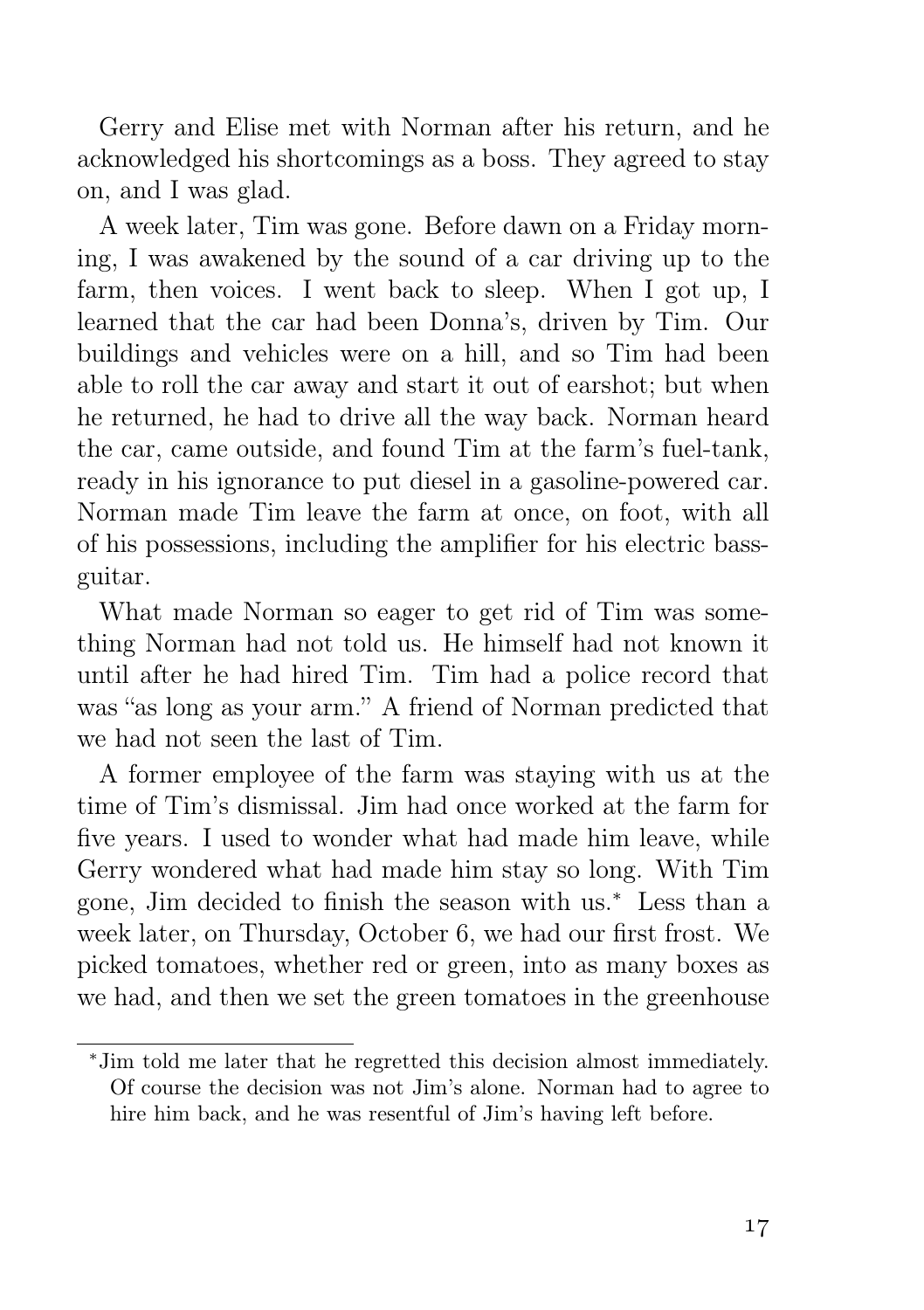to ripen. It was good to think that most of our picking ended with that task.

A week from the following Saturday, Jim and I were working alone on the farm. In the morning, I went into the house to use the Hunters' bathroom, to avoid subjecting myself to the coldness of the outhouse. After using the facilities, I wandered across the hall to Norman's office, attracted perhaps by the pictures on the wall. When I turned to leave, I saw Norman's marijuana plants hanging to dry behind the door.

I had been at the farm for a while before I saw Norman smoking a joint. Afterwards, the sight became increasingly common. I assumed at first that he had a friend nearby who grew marijuana; then Karen discovered where he grew it himself. The drug clearly caused him problems. He smoked it to combat stress, but the drug only masked stress and ended up making things worse. He once told me that he would get chronic headaches. I did not tell him what I thought obvious, that marijuana use had something to do with those megrims.

On the Saturday when I saw Norman's drying plants, Jim and I were to can some tomatoes. We put jars of them on the stove to be sterilized, then went down to the fields. We were pulling up the sheets of black plastic that had kept weeds from our crops. As I was pulling, I saw a car drive towards the house. The tomatoes were ready to come off the stove anyway, and so I walked back up to the house myself.

I did not see the car at the house. While I was at the stove, I heard a noise at the cellar door. I looked out the window over the sink, and I saw my old comrade Tim fleeing, with Norman's marijuana plants cradled in his arms. I went outside and heard a car drive off.

Tim looked pathetic as he fled. Why should he run? I was not going to try to stop him; but he just did not know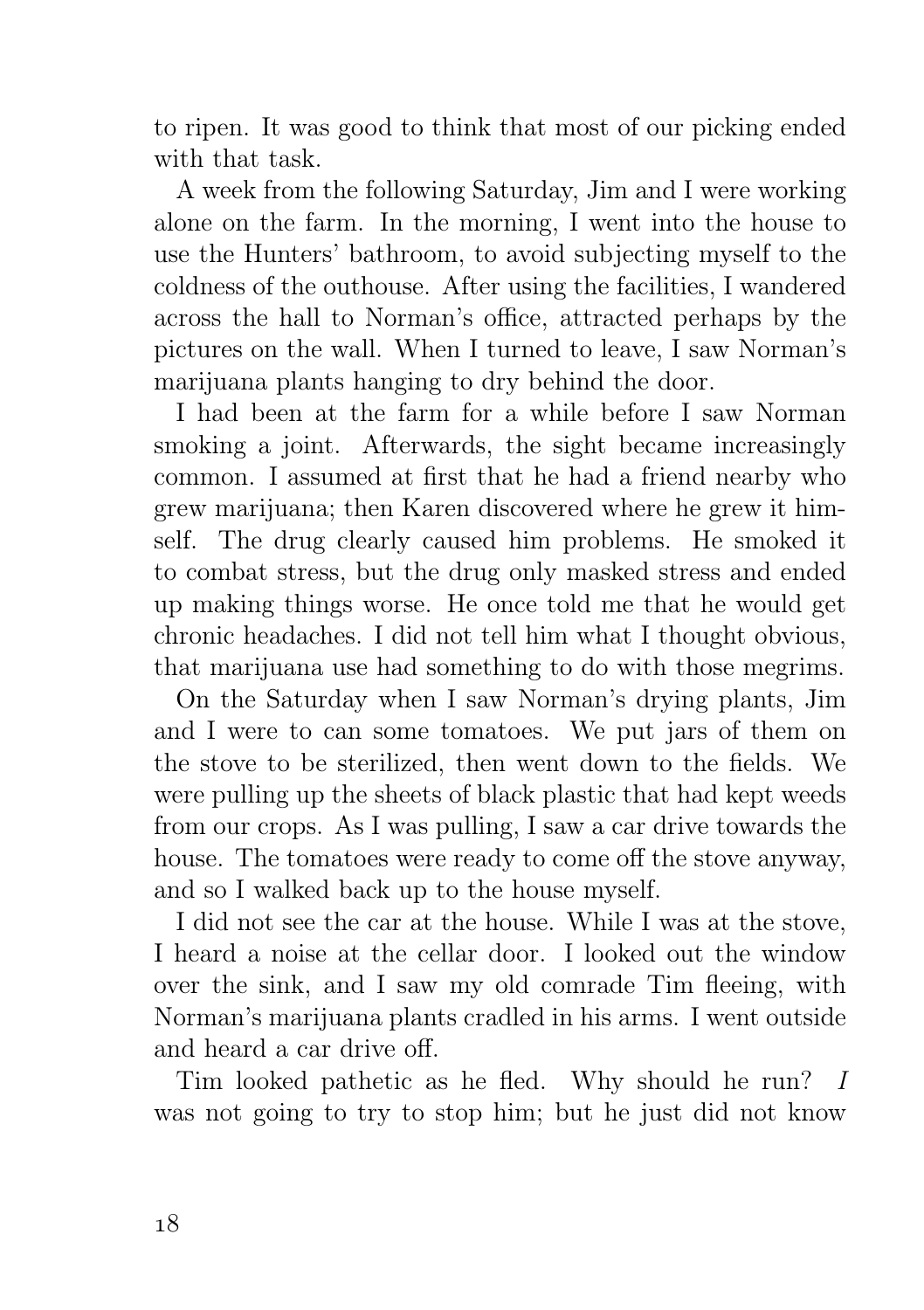who might see him. Such was the troublesome ignorance of a criminal. I could well imagine the thrill he felt as he and his accomplice<sup>∗</sup> drove off; but how ephemeral it must be!

When Norman returned from market that evening, he was only mildly disturbed. "I don't mind losing the marijuana," he said; "I just don't like knowing that Tim has it. Well, at least he didn't get the good stuff."

Next morning though, Norman claimed that Tim had stolen two thousand dollars, or maybe one thousand—at any rate, enough so that Tim could be charged with a felony. This monetary theft was probably a fiction, though I was willing enough to believe it at the time. Norman said that the money was receipts from Wednesday's market; but Gerry pointed out to me later that Norman habitually put his money in the bank on the day after a market.

Before calling the police, Norman wanted to be sure that I would assert positively in court that I had seen Tim run off, but not say what I had seen him run off with. I said that I would not commit perjury.

"Why not?" Norman asked.

Norman heard later that Tim had been caught in Maryland for some other crime, and that he would be tried for that crime, and would serve any resulting sentence, before being brought

<sup>∗</sup> I assume there was an accomplice, who owned the car. Tim had no driving license. He had said it was because he had never bothered to get one; and I had been naïve enough to believe this. Later in the day when Tim stole the marijuana, Hal turned up with an accomplice. He said he just wanted to show his friend the old place. The tour must have included the edge of the field where Karen had found Norman's marijuana plants growing. So Hal was too late, unless the plants taken by Tim had been harvested somewhere else. I did not tell Hal about Tim's earlier visit.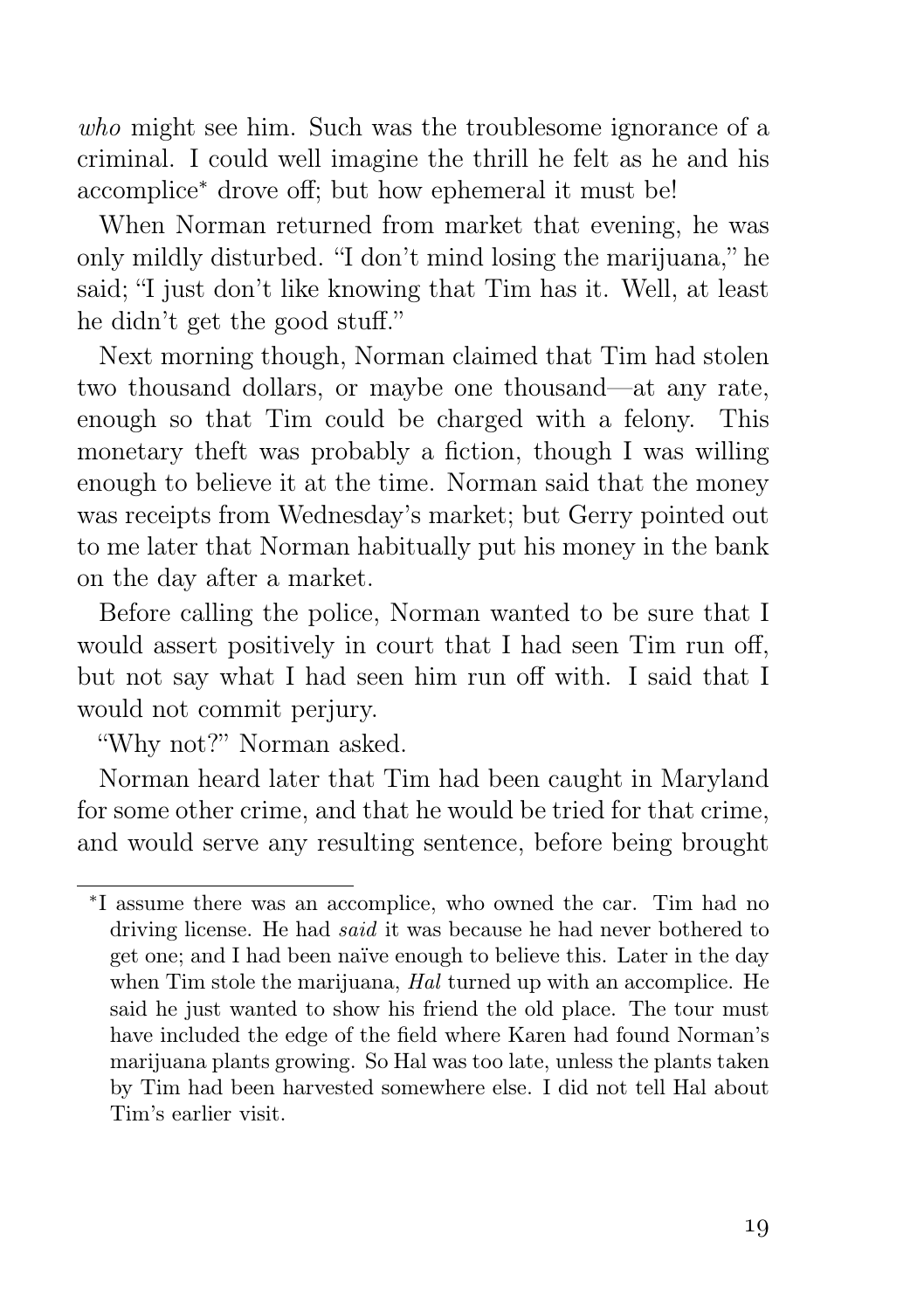to trial for the robbery in West Virginia.<sup>∗</sup>

Pulling up the plastic in the fields was our last agricultural duty,† though we still had other sorts of duties to perform. We baked sweet things, like cookies, to sell at market, and we worked on finishing the kitchen in the apartment. The usual situation was that Gerry and Elise did the baking, while Norman, Jim, and I did the carpentry. It seemed unfair thus to divide the chores so consistently. There was urgency to the baking, while the carpentry could go at any pace. Also, I thought that Gerry had especially wanted to learn something about construction. When I asked him, he said that indeed he had wanted to learn, but that he was resigned to learning some other time, since he did not want to work with Norman or Jim. I do not know what Elise's feelings were, except that she and Gerry both were counting the days until Thanksgiving, which marked the end of their commitment to the farm.

It had not been clear to me that I did not want to stay at the farm for another season. During the summer, I had reasoned that I was enjoying myself overall and that another summer could only be easier. The problem was that I did not know with *whom* I might have to work. At any rate, I figured in the fall that I was willing to stay on past Christmas, if Norman had any use for me. I told him so, though his response was non-committal.

However, as I talked to Elise on one of her and Gerry's last

<sup>∗</sup>When Norman reported the robbery to the police, the police were sorry he had not called them on the night when Tim had taken Donna's car. Apparently there had been a rape in Tim's home town of Cumberland that night, and rape was already on Tim's record. I never heard anything more about Tim or my testifying against him.

<sup>†</sup>Except harvesting Christmas trees, and cutting pine boughs and making them into wreaths, as mentioned later.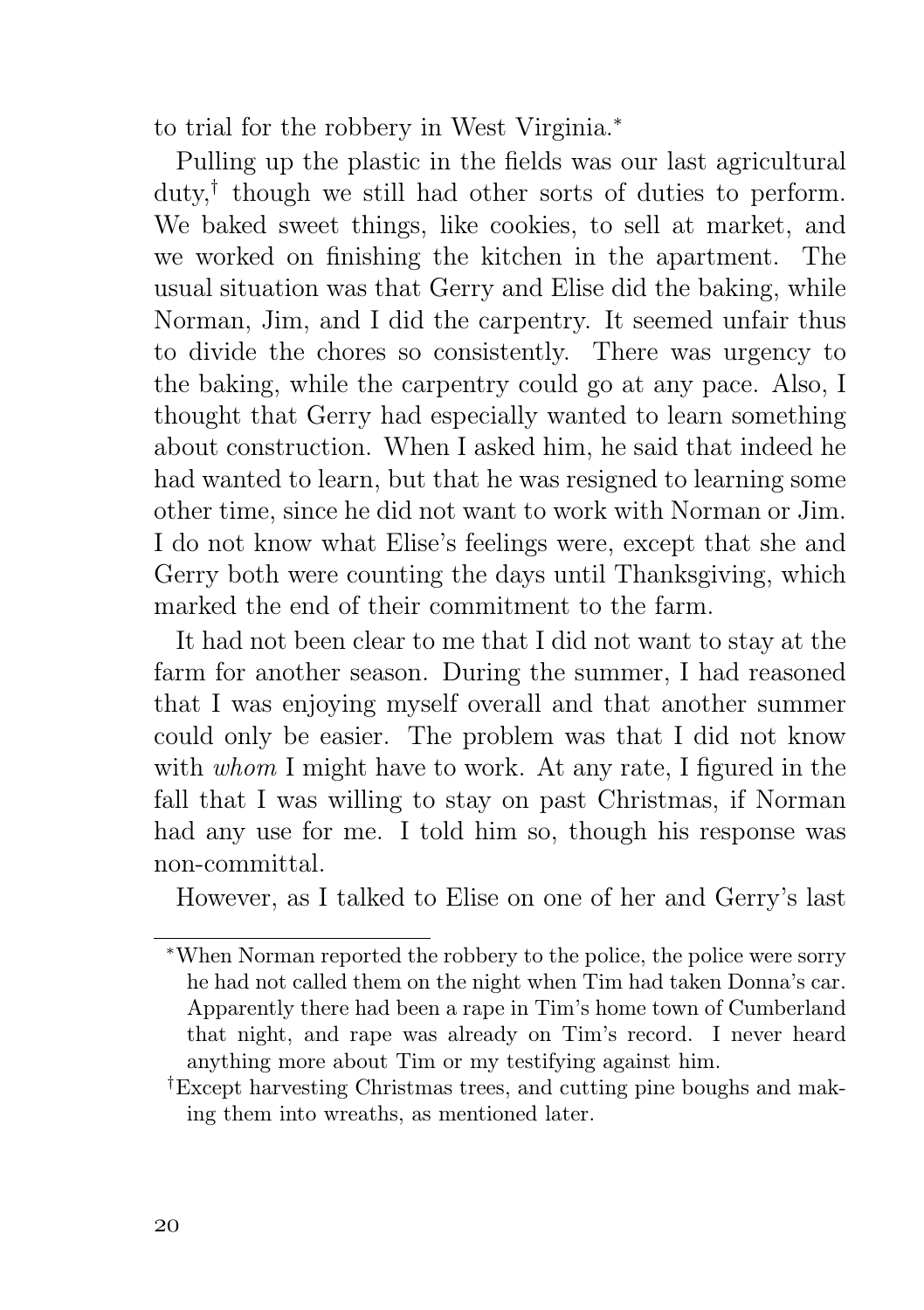days at the farm, I wondered how I could ever have offered to stay at that wretched place any longer than I had to. My friends told me they were relieved that I had come to my senses.

We worked until the Saturday before Thanksgiving, and then Gerry and Elise moved out their things. I went home for a week, there being no farm-work to do. It was joyous to have whole days of freedom from submission to Norman. We three old comrades spent an evening together in Washington. But the holiday was marred by my knowledge that it would end with a lonely return to the farm. At least I knew that by Christmas I should leave it for good.

Norman was disagreeable when I got back, for he had had to put up with holiday house-guests, and the last of them still had not left. One day soon after my return, while I was making applesauce for market, Norman had a fit over my inefficient and improper method, although it was the method I had used on other occasions, and he himself had never shown me any method. He threw pots and pans around—not around the room, just around the stovetop. He muttered about why I couldn't do things as they had been done at the farm for twelve years. The performance was spectacular, and I nearly laughed at it. I tried to talk to him, but then he stormed away, saying he had things to do. Hal used to call him "Stormin' Norman."

'Twas the Christmas season, and the farm sold trees. We had a grove of them, though Norman did not want to cut them until he had used up the trees he had bought from a friend nearby. Norman calmed down once he had sold a few of these. Jim and I spent time cutting boughs from wild pinetrees and making them into wreaths. Our work-days ended early.

Winter approached. Jim slept, warmed by the wood stove in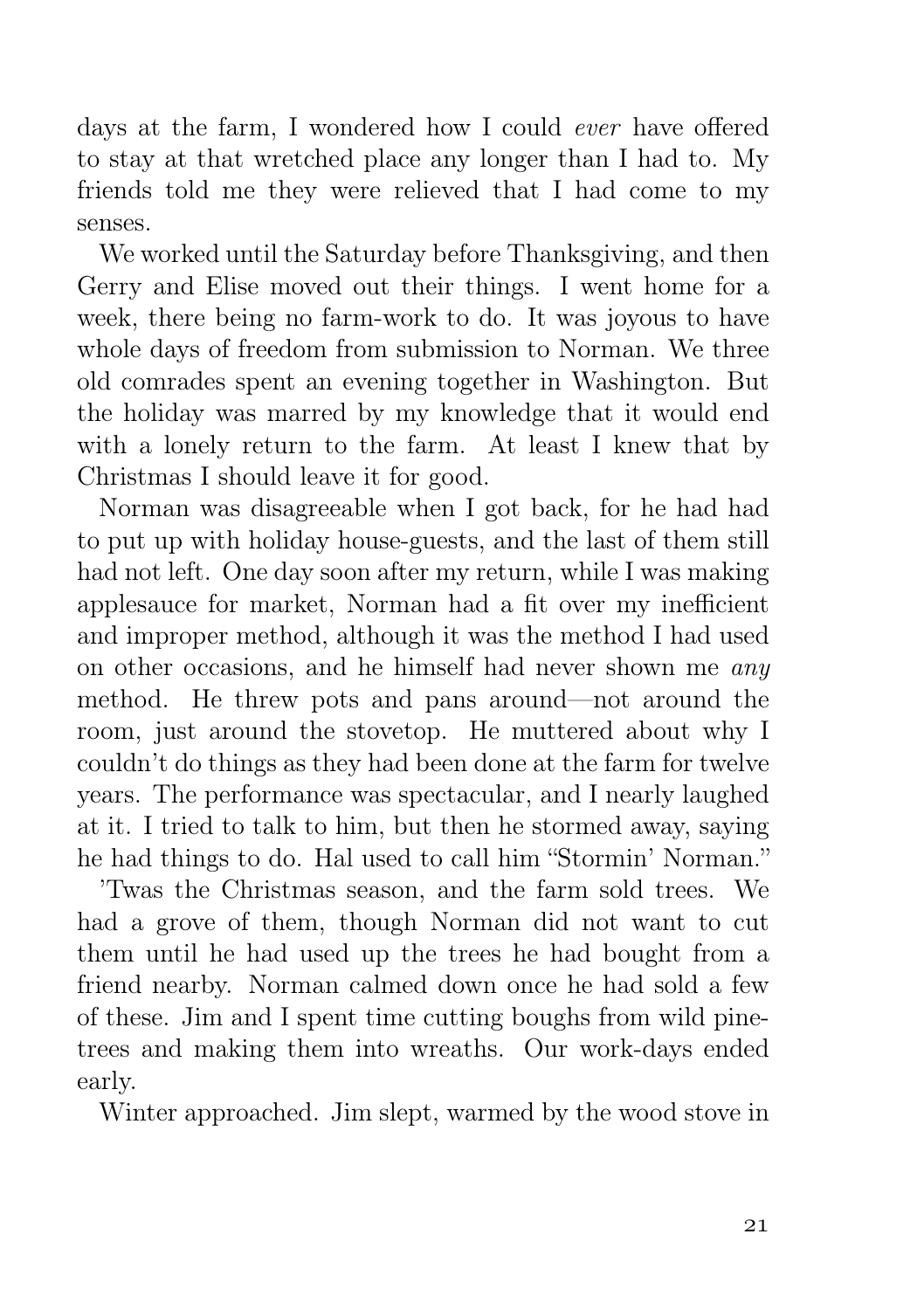the apartment, but I still slept in the corn crib. Donna used to say that I was going to have to move to the apartment myself, but then Norman would point out that previous inhabitants of the corn crib had stayed there until Christmas. I took on the challenge of staying there myself.

I never knew how cold the nights had been, but a weatherradio told me how cold they were expected to be. When I heard a prediction in the single digits Fahrenheit, I almost fled to a heated room, for I did not know how I could bundle up at night any more warmly than I had been bundling already. Then I figured out a way, and I did stay nearly warm enough in the crib. However, when temperatures rose back near freezing, I was relieved. When they were to drop again on my last night but one, I gave up and went to sleep in Karen's old room. I should soon enough be living in a heated house anyway.

## 2 The view from 2014

In May of 1987, I graduated from the Santa Fe campus of St. John's College, and I went back home to live in Alexandria, Virginia, in the house where I had grown up. I did not know what to do with my life, and I presumed on my mother to allow me time to figure it out. I did ask my former highschool teachers in Washington to refer students to me if they wanted a tutor; thus I earned some money and some teaching experience. A year later, I went to work on an organic farm in Berkeley Springs, West Virginia. By Christmas, I was back home in Alexandria, applying to the graduate program in mathematics at the University of Maryland, College Park. I thought I might still have to live at home while I took some undergraduate courses. This turned out not to be the case, except for one undergraduate course that I took in the summer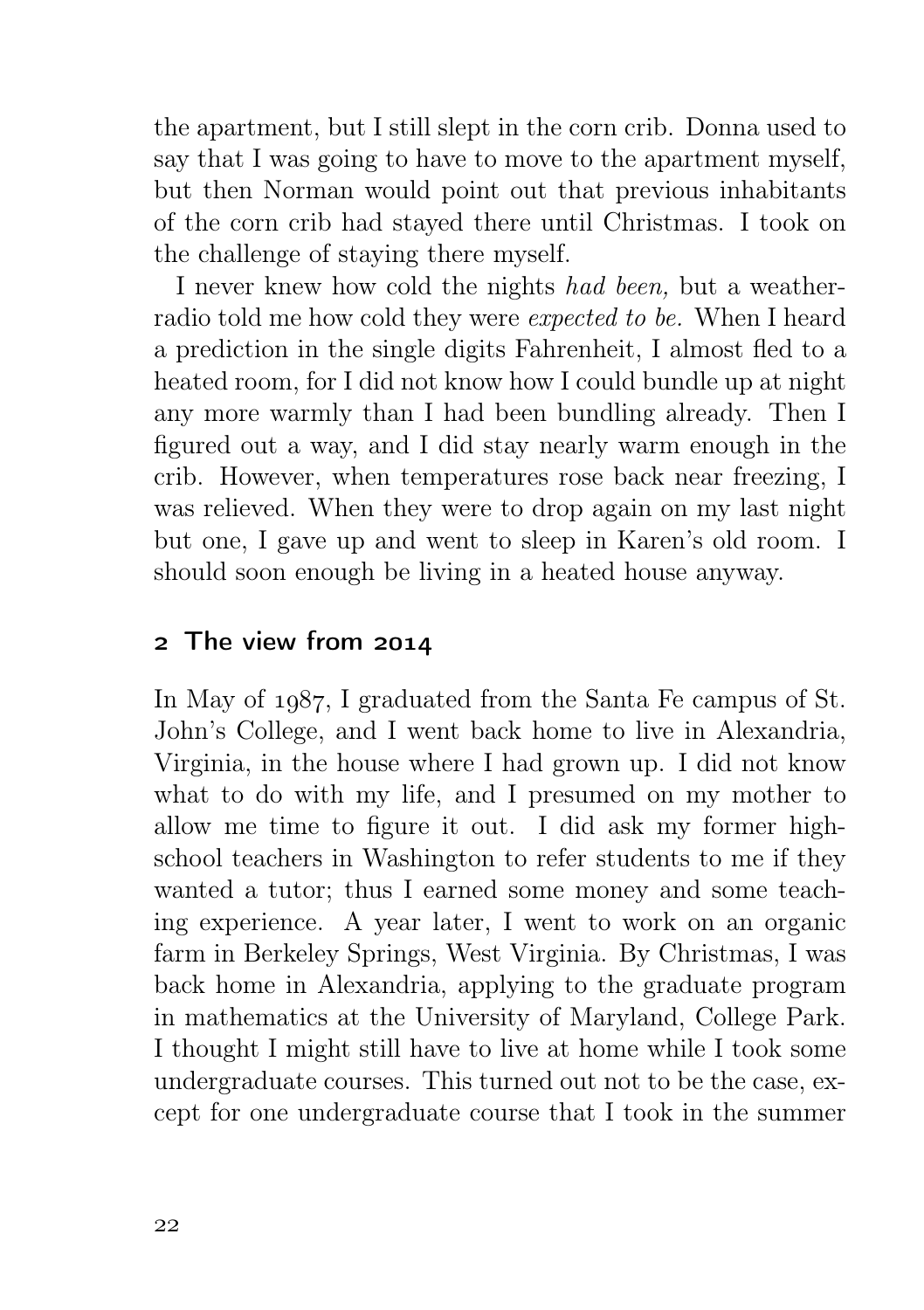of 1989. Meanwhile, I wrote something about my experience at the farm, namely the first section of this document.

In my last two years at St. Albans School, I might have seemed destined to pursue mathematics. My matriculation at St. John's College might then be seen as a rejection of this destiny. My mathematics teacher at St. Albans inspired appreciation for, and excellence in, his subject; but unlike some of my other teachers, he was not an admirable person. Though he welcomed students to hang out in his classroom at the end of the day, his attitude towards us, however playful at times, was rough and confrontational. I did not want to be like him, and I did not know anybody else in mathematics.

I may also have agreed with my aunt, who told me college was a place for learning something new. She recalled her own elation as a college student upon realizing that she was learning something—in her case music—that she had known nothing of before.

During and after my time at college, I had no clear picture of a career worth pursuing. I did actually wonder if a job in advertising were possible, since I was fascinated by how advertisements were designed to manipulate people. I thought of lexicography as well, having developed many opinions about the Concise Oxford Dictionary of Current English (Sixth Edition,  $1976$ ). My copy of this dictionary had been given to me by my godfather as a high-school graduation present, and I nearly wore it out in college.

Advertising and lexicography were not serious career options. I left St. John's, declaring that I would study physics, philosophy, or mathematics—but not right away.

Living again at home in Alexandria, I did apply for a few jobs that were listed under Education in the employment section in the Washington Post. I did not get them. When I saw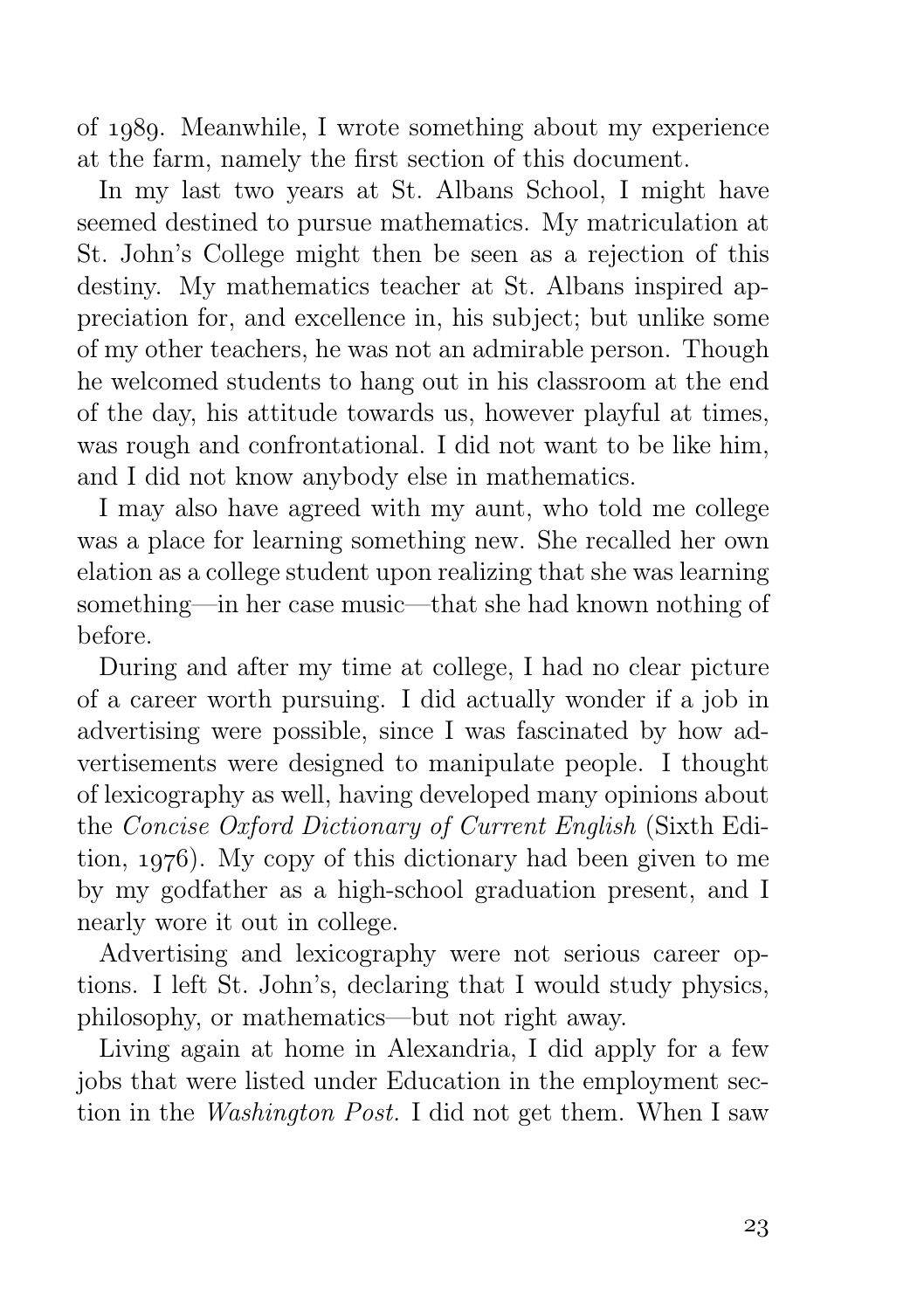the help-wanted sign at the Indian Delight vegetarian carryout, which I had patronized when in Washington over the last couple of years, I applied for that job too; but I was not the person. I actually considered responding to a newspaper advertisement for an entry-level plumber; then I realized that this was a job for somebody who could do nothing else. I obviously could do something else. What might that be?

It turned out that I could be a farm worker. I found advertisements for farm workers in the Washington City Paper. I answered them, and I ended up with a job.

I had no realistic conception of what farm work would involve. I think I pictured something like the life of a hermitscholar in a Chinese painting. My picture was corrected when I first visited Sleepy Creek Farm. I actually worked in the field that day, along with everybody else.

Norman was trying out a new method of mulching. Apparently it was not successful, because when I went back to the farm to stay, Norman revived the old method: drop bales of hay along the rows of vegetables, then go back and cut these open. The baled hay could be separated into layers, and with these we would tile the spaces between the rows of vegetables.

On the day when I first visited though, we tried spreading freshly cut, unbaled hay between the vegetables. Apparently this was too labor-intensive, even with the step of baling omitted. It was too hard to bring loose hay to the vegetables.

I drove home that night with sore muscles. They stayed sore for a few days. Farm work would be a new kind of education.

I did become strong at the farm. Comrade Ward actually noticed and commented on this. He did not have to. When you are always throwing around bales of hay, or hefting crates of squash onto the wagon, your body adjusts. Likewise will it adjust to spending all day under the sun, even shirtless, as we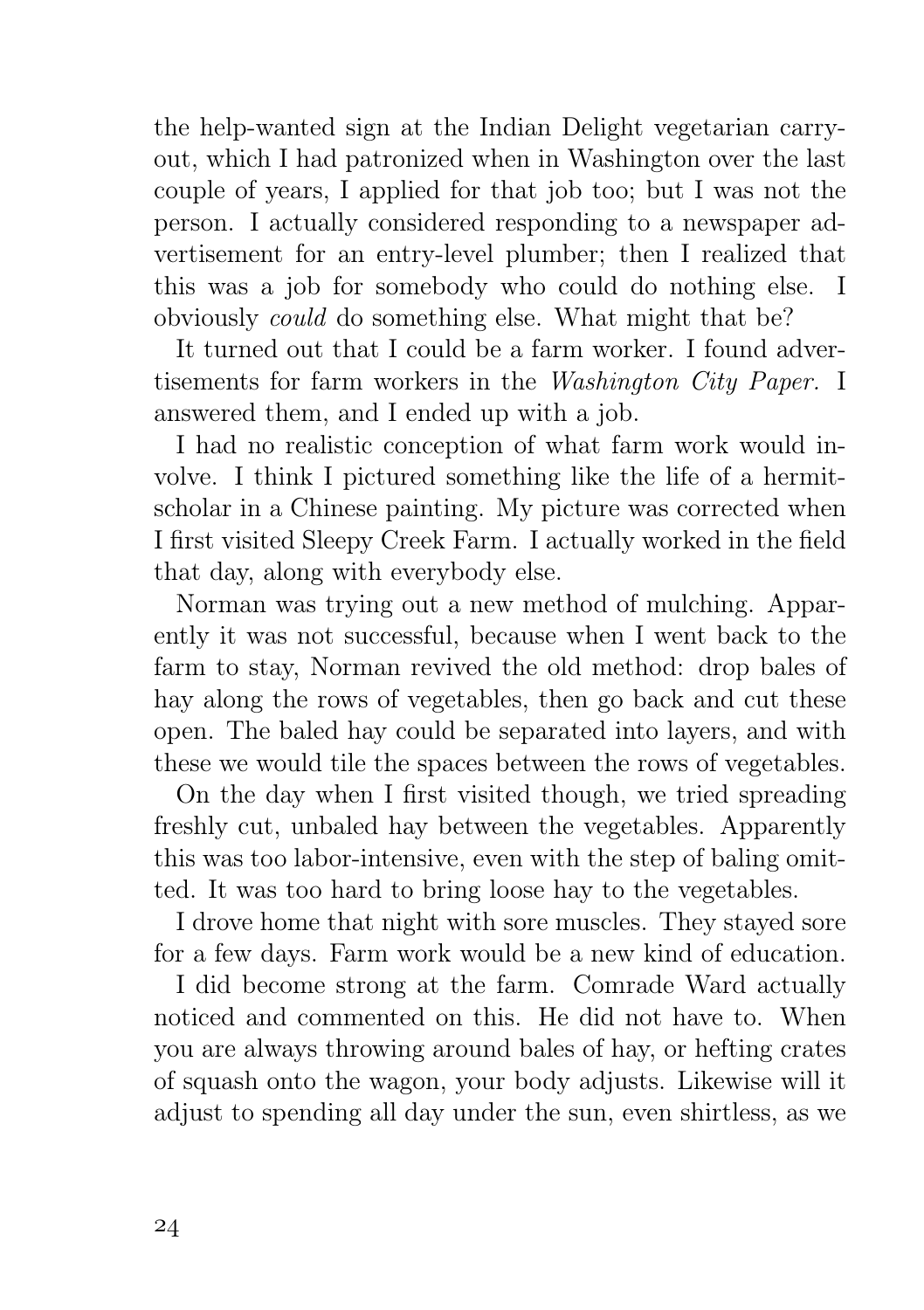male workers ended up being as the summer grew hot. Given that workers always saw one other naked anyway, either at the shower or at the swimming hole, the female workers might have gone topless as well; but they did not.

Later in the summer, after spending all of one Saturday working at our vegetable stand in Adams-Morgan, I was to stay over in Alexandria. I had been up since two in the morning, and I had been standing since six, keeping displays full of produce, or adding up customers' purchases in my head. But when the workday was over, and I was walking to the subway, I felt exultantly energetic. I was stronger than I had ever been before.

I learned to eat at the farm—and to cook. I mean I really learned to put food away; and when it was my turn, I had to learn to put enough food on the table for six hungry workers. When I first visited the farm, Gerry asked me if I liked to cook. I said I was becoming interested, but did not know much yet. I did not understand the significance of the question till I was working at the farm, and I saw how important food was to us.

The farm needed our strength. This taught me the vulnerability of manual labor. In the kitchen one night, I was trying to shake loose the few dried beans that were stuck in the bottom of a jar. I remembered that the heel of one's shoe was recommended as a good place—not too hard—to strike a tuning fork. I struck the jar against my boot heel, and the jar exploded. A shard cut into my finger. Hal took me to the emergency room in his car. The doctor on duty asked me what my job was, as he was stitching me up. I then understood that to many local people, an injury like mine could be a real problem.

Norman had hired me for my brain, only insofar as that brain could direct my hands to perform certain tasks. My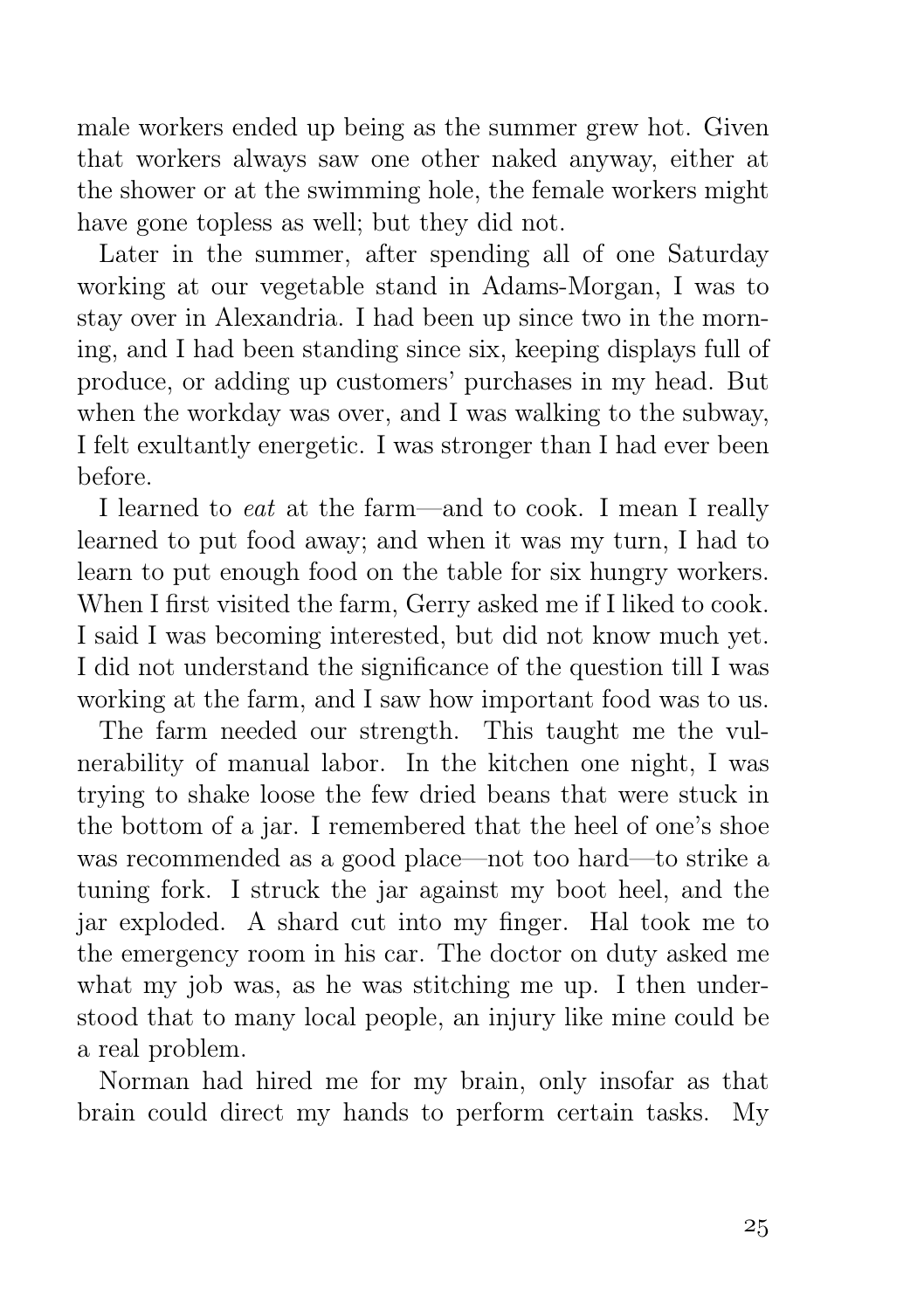performance was now inhibited. A few days later, my comrades told me Norman had wondered aloud whether to give me a "vacation." I suppose this was a euphemism for laying me off. He did not do this; but he complained when he saw me avoiding the use of the hand with the bandaged finger.

Not everybody is suited to life in the country. As I remember it, Hal was always wanting to go to music clubs back in DC or Baltimore. I think the rest of us enjoyed the country just fine. We did once go out to the pizzeria in Hancock, Maryland. We were not quite so isolated as we might have been; out in the field, we could hear the traffic on Interstate  $\infty$ .

My corn crib was near the walk-in cooler. When I went to bed after my first day on the job, I was soon startled by the noise of the refrigeration unit kicking in. I would be awakened throughout the night by this noise. After a few days, I got used to the noise and slept through it. I think back to this time when I am awakened by the pre-dawn prayer call, blasted through the loudspeakers of our local mosque in Istanbul.

I read from Aristotle's Physics at the farm, and I talked about it with my comrades as we were out picking okra. I worked on exercises in Apostol's Mathematical Analysis. I read F. R. Palmer, Mood and Modality (Cambridge Textbooks in Linguistics, Cambridge University Press, 1986): I had picked up this book from the Georgetown University bookstore during one of our Wednesday markets on the campus. The farm gave me reason to question an assertion of Palmer concerning English modal verbs:

They do not co-occur: there is no  $*will can come, *may$ shall be, etc. (though in a few dialects there are some very restricted possibilities of co-occurrence such as might could).

In my copy of the text at this point (page  $33$ ), I see that I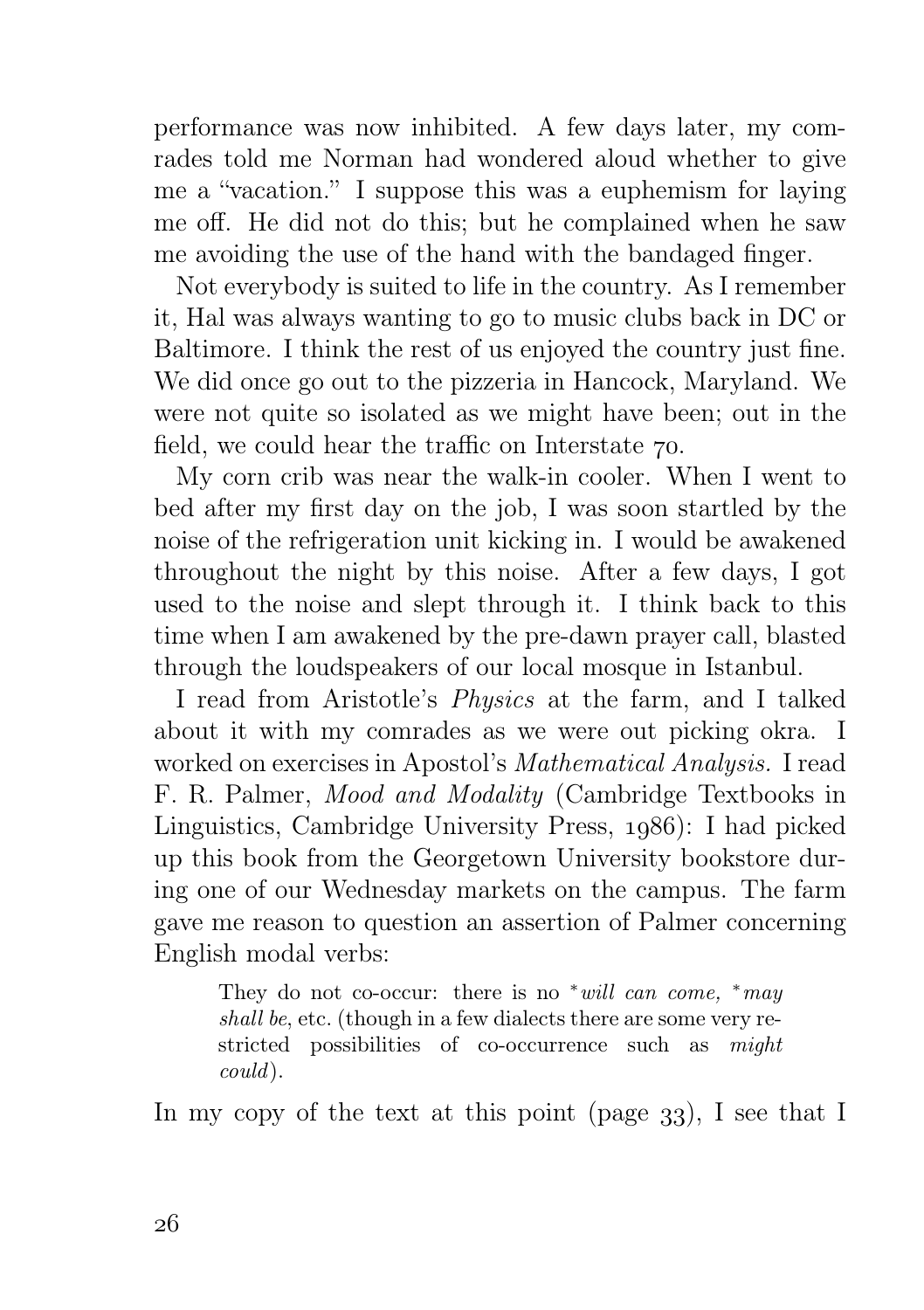have pencilled in "shouldn't oughta done": this is from a song that I must have known well when I quoted it at the farm, but that now I can barely hear in my memory. I cannot identify the singer. A web search comes up with other songs that feature the same co-occurrence of modal verbs. Palmer would just say those songs are in dialect. Well then, in the dialect of Norman and Donna at the farm, the modal co-occurrence "mighta shoulda" was allowed.

They also said "leave go," where I and my citified comrades would say "let go." Communication could be difficult in other ways. One day Ward was up in the hayloft, stacking the bales that we were feeding him with the elevator. He made a gesture like one I had learned as a child, riding in a car on the highway: a motion as of pulling down, which would induce truck trivers to honk their horns. But Ward's gesture meant, "Turn off the elevator!" I did not understand this.

Ward might as well have been Jennie Agutter's character in the 1971 Nicolas Roeg movie *Walkabout*. Lost in the Australian wilderness, she tells an aboriginal boy, "We want wa-TER. I can't make it any plainer than that." Not knowing English, the boy does not understand. In the same way, I did not know Ward's gesture-language. It is true that, in the movie, the girl's little brother could make his thirst clear with a gesture to the mouth.

At the farm, Donna was trying to tell us where to go in the field one day. She resorted to using a diagram. I could not understand it, because it turned out to be reversed, as if in a mirror. Donna was dyslexic. When I did figure out the error in her map, she complained that I made things too complicated.

And Donna was a teacher, or at least a former teacher. I suppose some tension between Donna and Norman was due to Donna's now being on the farm full time, rather than at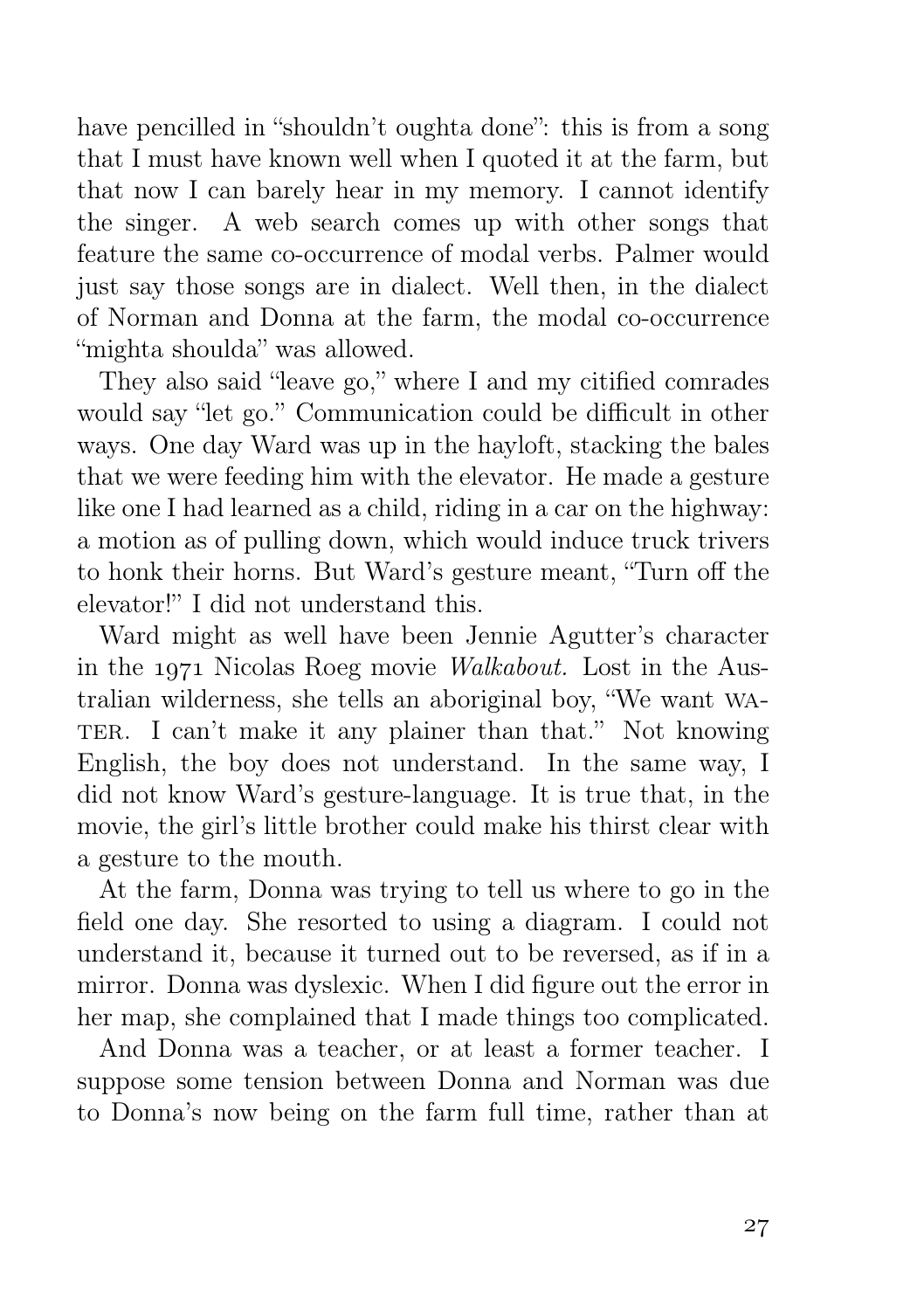school. Also, the family income was now coming exclusively from the farm, and Norman complained that market receipts were down.

If Donna was not the greatest of teachers, Norman was no teacher at all. He resented having to explain to us city kids what to do. But at least we were docile, and we had no farming ideas of our own. If we were told to pick spinach by cutting it at the top of the root with our knives, then that is what we did. When country boy Ward forgot his knife one day, he just pulled up the whole spinach plants, with roots attached. Norman did not like this at all. The rest of us would not have taken Ward's liberty.

According to Donna, once when Norman advertised in a West Virginia publication, a whole family of hillbillies showed up in their jalopy. Norman would not hire them, but he let them stay overnight; after that, said Donna, the room they used practically needed fumigation.

I say Norman would not hire them. Probably Donna said, "We would not hire them." But one day in Adams-Morgan, where Donna was in charge, a customer complained that we were selling California table grapes. She understood that we had to sell produce we had not grown; but why sell produce that was boycotted by the United Farm Workers?

"I might agree with you," said Donna, "but I don't make the decision."

"Who makes the decision?" asked the customer.

Donna knew she was in trouble. "My husband," she mumbled.

The customer rolled her eyes and left. Donna put her foot down. We sold no more grapes in Adams-Morgan.

My whole life has been spent at school, in one capacity or other—except for my tour of duty at Sleepy Creek Farm. This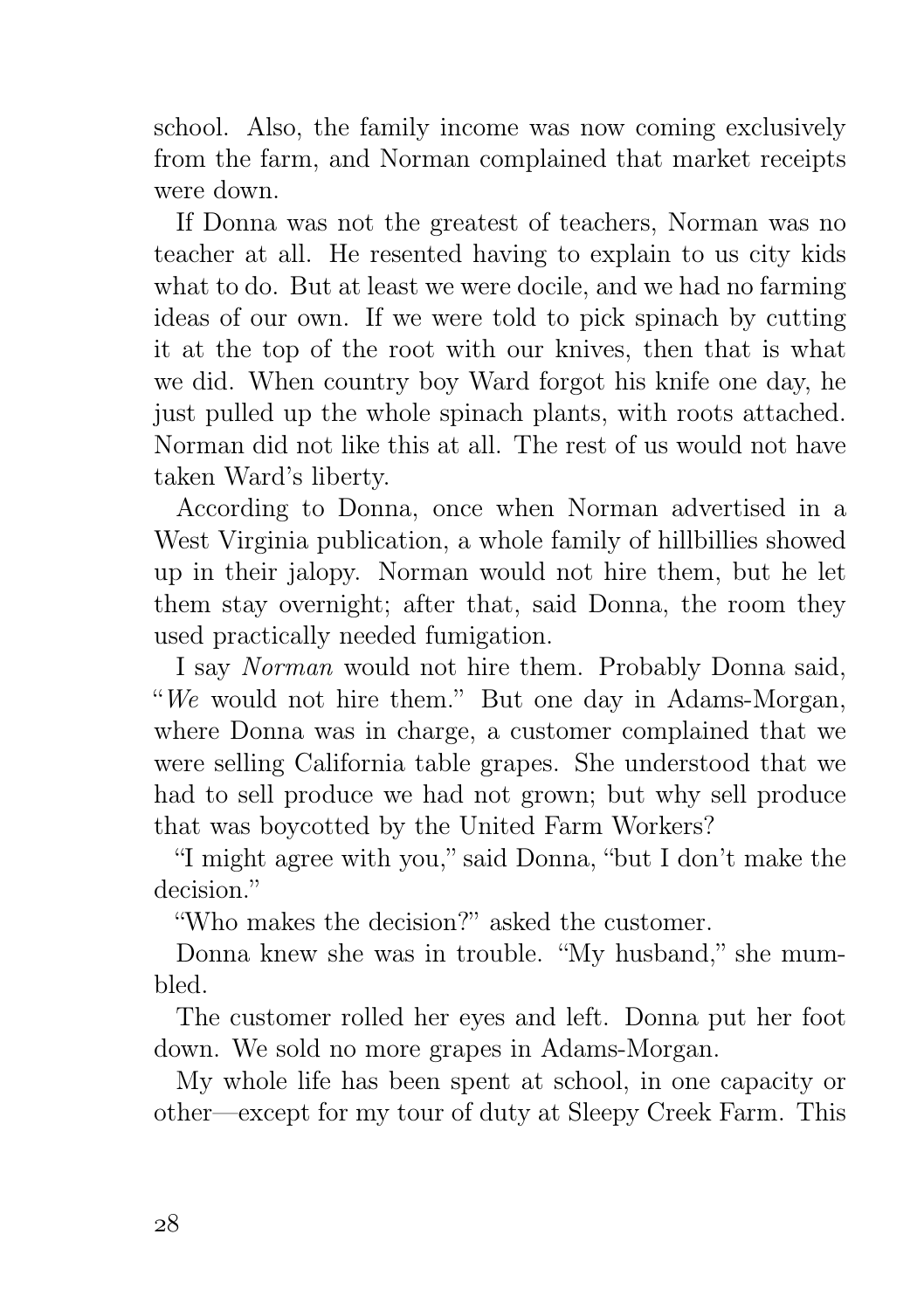is my chief reminder that not everybody is like the Clerk of Oxenford, of whom Chaucer says, "gladly wolde he lerne and gladly teche."

When I first picked zucchini, I missed some, which turned into baseball bats by the time we picked again. When we picked corn, we all missed ears: Norman said he found them in every row. This should not have been surprising. It did not necessarily mean that we had been inattentive. It meant our eyes had not yet learned how to see properly. Norman should have recognized this, accepted it, and acknowledged it to us, instead of scolding us.

We did learn to see what needed picking, be it a ripe strawberry or a weed. After some weeks on the farm, finding myself on a mown lawn, I instinctively bent down to pick a weed. Before the farm, I would not even have noticed the weed. Making an image with a camera obscura is simple. Actually seeing what is in the image is not.

Another day at Adams-Morgan, Donna complained after I came back from a long break. She had been left with just Tim at the stand, and Tim needed constant reminding to put more produce out as the displays emptied. But Tim was new. Would he have learned to do his job in time? Maybe not. Another Saturday, it was Gerry and Elise working in DC with Tim, and they had to visit National Airport (I do not remember why) on the way back to West Virginia. Tim sat in the pickup truck while Elise and Gerry went into the terminal. I was surprised to learn this; I thought Tim might have been curious to get out and look around.

"Have you ever known Tim to be curious?" asked Gerry.

Perhaps I had not; but we had not known Tim for long.

We college kids might have been distinguished from the likes of Tim in our ability to stick to a job, once we knew what it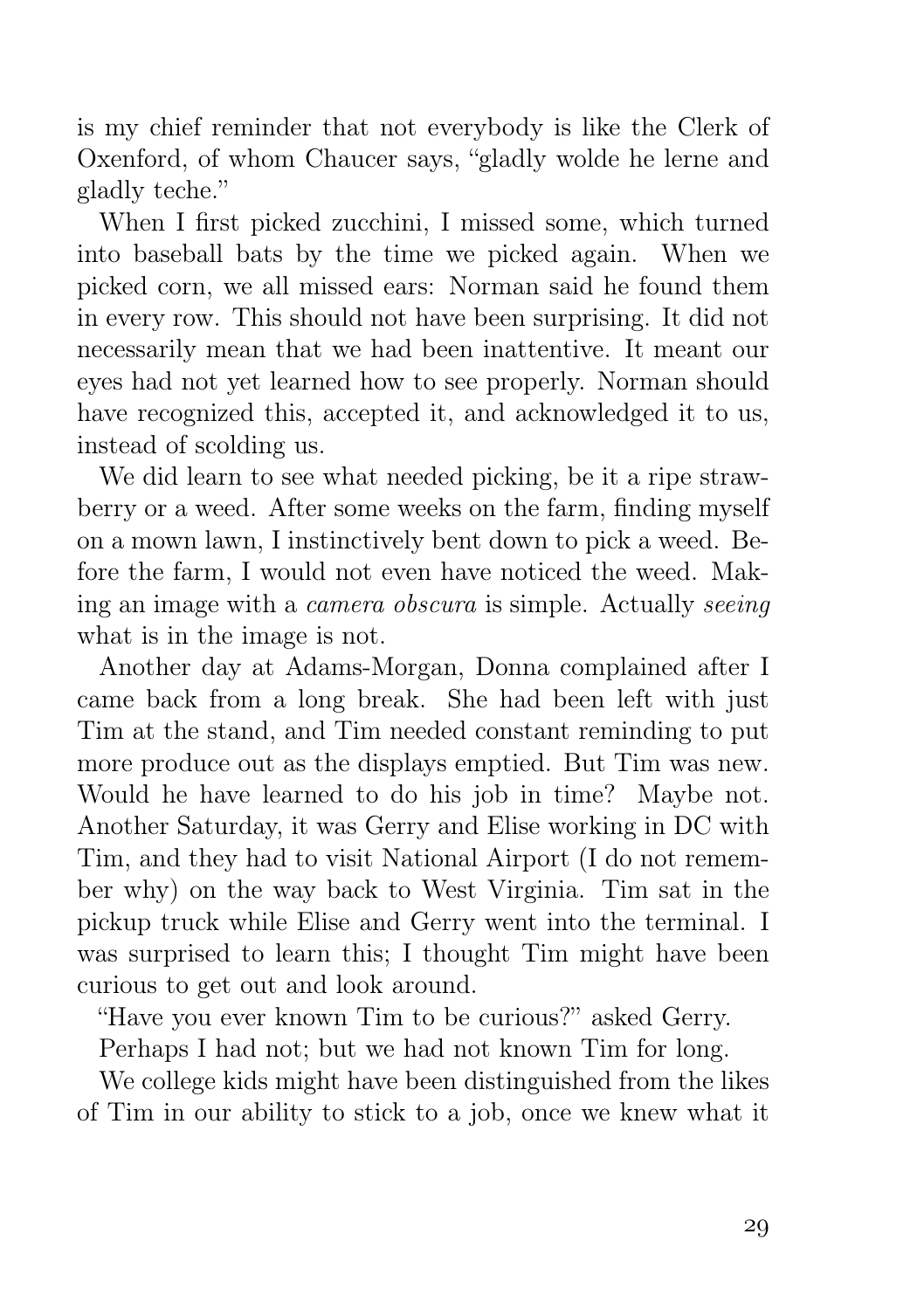was. Would Tim have learned attentiveness at the stand in Adams-Morgan? He stole away in Donna's car before this could be found out.

There was another person associated with the farm who could not stick to a job. Curtis would help out at our stands in the city, and once he came to the farm itself to stay for a few days. Indeed, Norman brought him back from the Wednesday market one day, but left him to be fed by us workers. It seems he had once done a stint of work at the farm himself, but it had not lasted. Having the task of packing vegetables in crates lined with newspapers, he ended up reading the newspapers.

Such was the story I heard, probably from Elise. I explained it by another story: Curtis was the beneficiary of a trust fund, and did not have to work. Mine was a materialist, Marxist explanation, Gerry said. Gerry himself had studied Marxist economics for a master's degree at the University of Dar es Salaam in Tanzania.

During one Wednesday market at Georgetown University, I visited the library and happened upon a catalogue for Catholic University. I saw that the philosophy department offered whole courses on single books of Aristotle, such as the Physics and Metaphysics. I do not know now why this appealed to me then, but it did. I was going to apply there, as well as to the mathematics department at Maryland. Then, in a dream, it became clear to me that anything but mathematics was foolishness. I do not remember any other content of the dream, but this message was clear enough, as perhaps it should have been all along. I went to Maryland and became a mathematician. Eventually I found myself thinking back to life on the farm, and I edited my earlier writing on that life, and I wrote these new words.